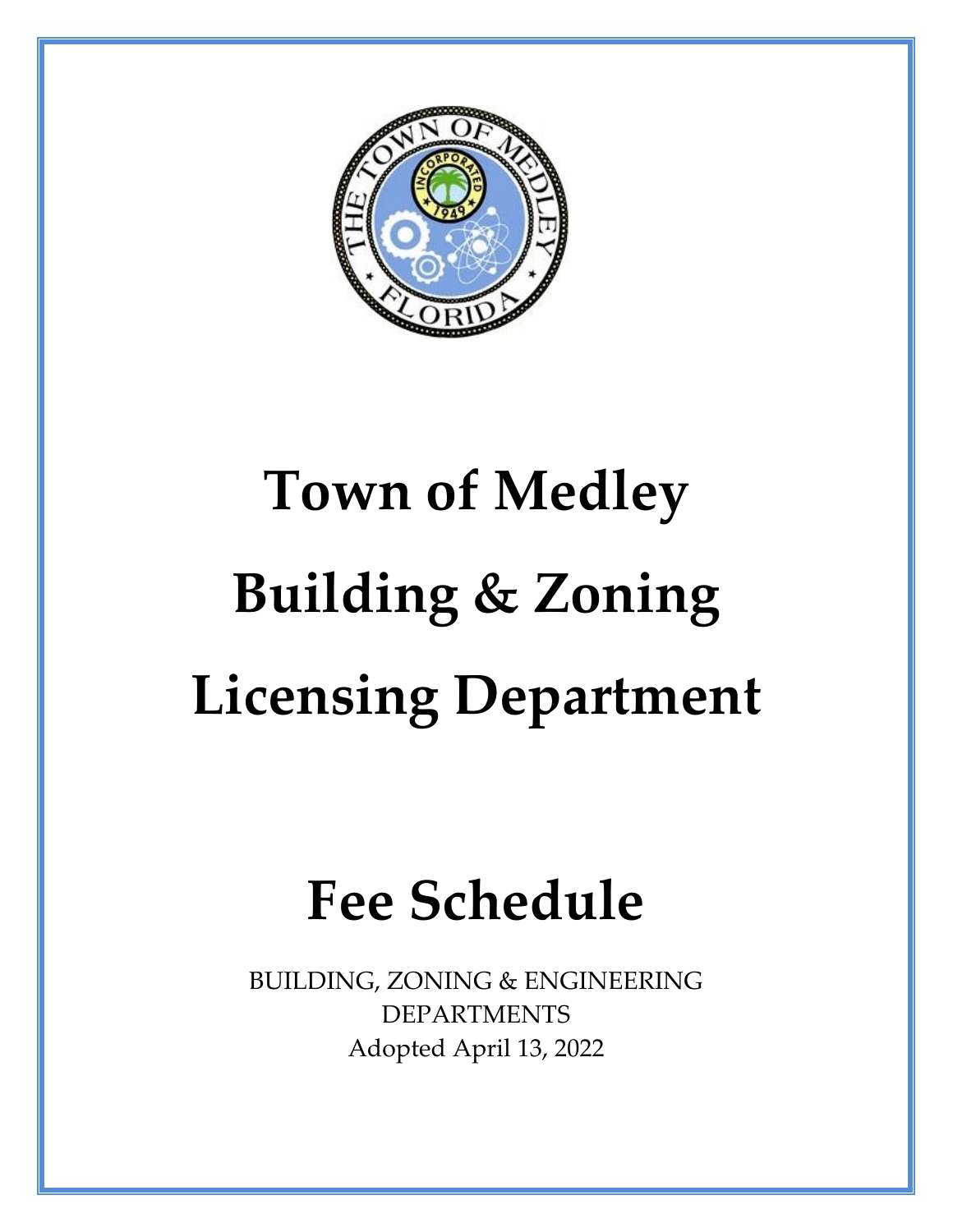## **TABLE OF CONTENT**

| 1.  | ACTUAL COST FOR PROJECTS REQUIRING SERVICES NOT CONTEMPLATED IN    |  |
|-----|--------------------------------------------------------------------|--|
|     |                                                                    |  |
| 2.  |                                                                    |  |
| 3.  |                                                                    |  |
| 4.  | BUILDING PERMIT CHANGE OF CONTRACTOR, ARCHITECT AND/OR ENGINEER. 6 |  |
| 5.  |                                                                    |  |
| 6.  |                                                                    |  |
| 7.  |                                                                    |  |
| 8.  |                                                                    |  |
| 9.  |                                                                    |  |
| 10. |                                                                    |  |
| 11. |                                                                    |  |
| 12. |                                                                    |  |
| 13. |                                                                    |  |
| 14. | INTEREST CHARGES ON UNPAID AMOUNTS DUE TO THE TOWN OF MEDLEY       |  |
|     |                                                                    |  |
| 15. |                                                                    |  |
| 16. |                                                                    |  |
| 17. |                                                                    |  |
| 18. |                                                                    |  |
| 19. |                                                                    |  |
| 20. |                                                                    |  |
| 21. |                                                                    |  |
| 22. |                                                                    |  |
| 23. |                                                                    |  |
| 24. |                                                                    |  |
|     |                                                                    |  |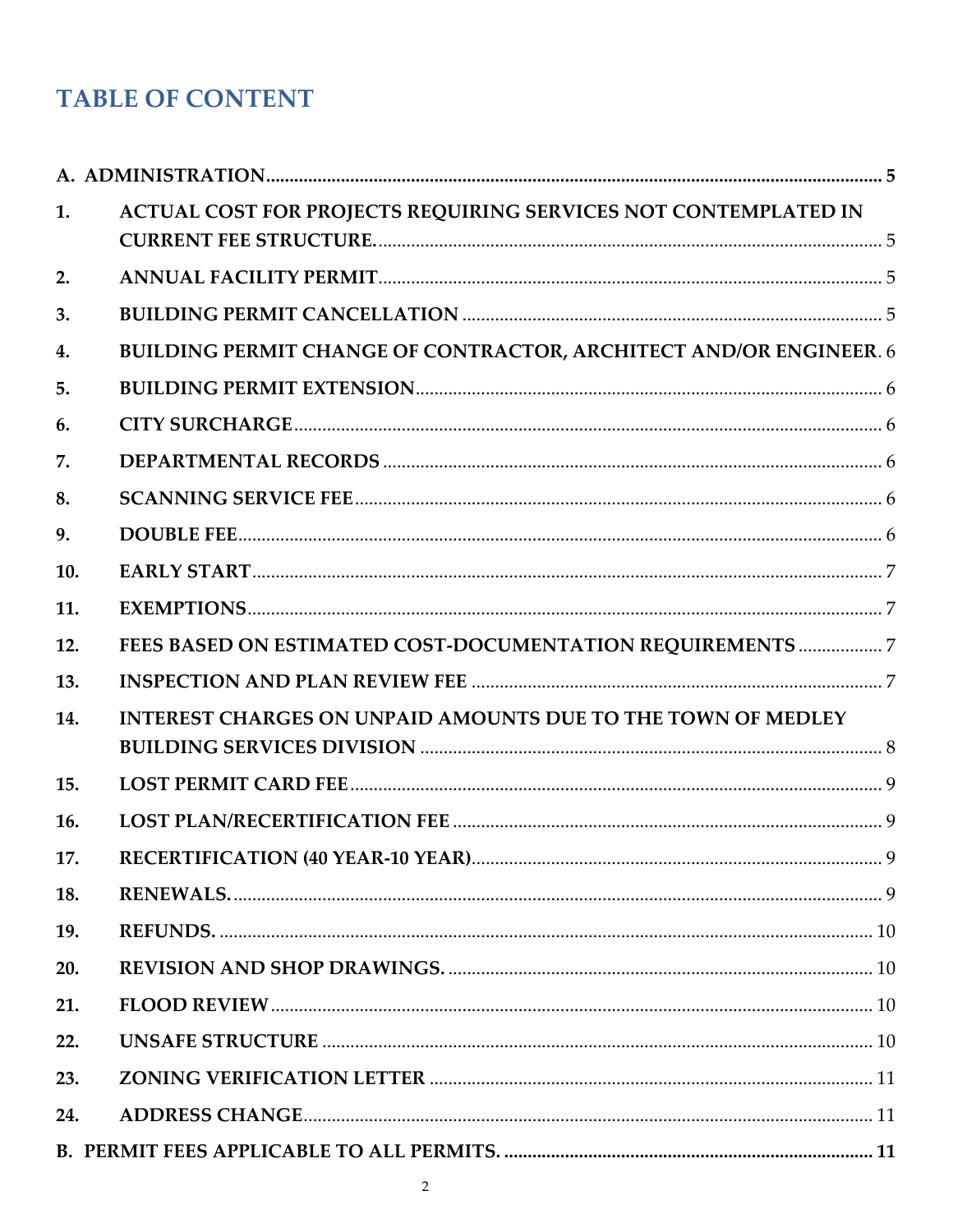| 2.             |  |
|----------------|--|
|                |  |
| $\mathbf{1}$ . |  |
| 2.             |  |
| 3.             |  |
| 4.             |  |
| 5.             |  |
| 6.             |  |
| 7.             |  |
| 8.             |  |
| 9.             |  |
|                |  |
|                |  |
|                |  |
|                |  |
|                |  |
|                |  |
|                |  |
|                |  |
|                |  |
|                |  |
| 1.             |  |
| 2.             |  |
| 3.             |  |
| $4_{\cdot}$    |  |
| 5.             |  |
|                |  |
| 1.             |  |
| 2.             |  |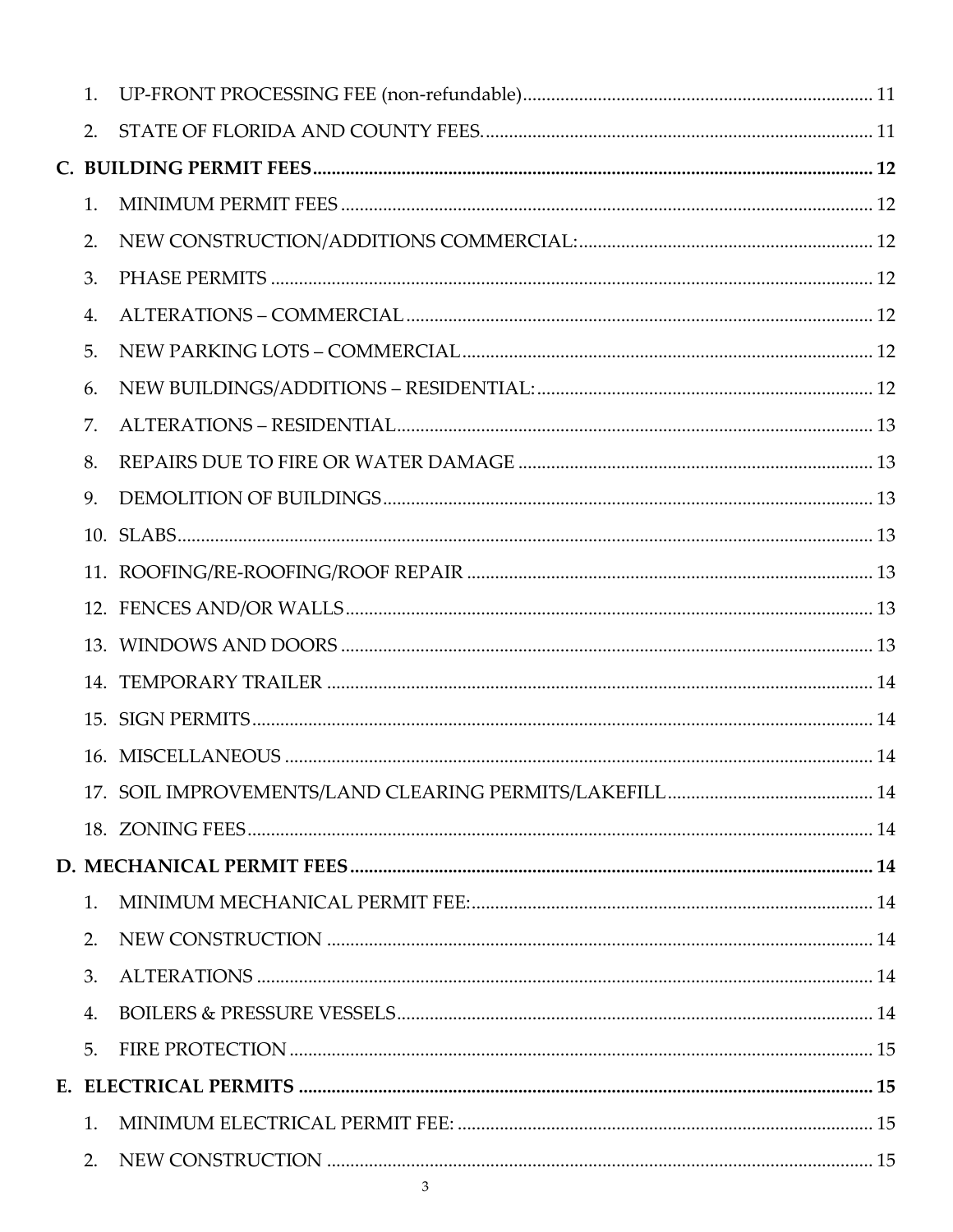| 3. |                                                                         |  |
|----|-------------------------------------------------------------------------|--|
| 4. |                                                                         |  |
| 5. |                                                                         |  |
| 6. |                                                                         |  |
| 7. | CONSTRUCTION FIELD OFFICE (MODULAR/TEMPTRAILER) Equipment and service   |  |
|    |                                                                         |  |
| 1. |                                                                         |  |
| 2. |                                                                         |  |
| 3. |                                                                         |  |
| 4. | SETTLING TANK, GAS, OIL INTERCEPTORS, AND GREASE TRAPS 16               |  |
| 5. |                                                                         |  |
| 6. |                                                                         |  |
| 8. |                                                                         |  |
| 9. |                                                                         |  |
|    | 10. STORM/SANITARY UTILITY/COLLECTOR LINES FOR BUILDING DRAIN LINES  17 |  |
|    |                                                                         |  |
|    |                                                                         |  |
|    |                                                                         |  |
|    |                                                                         |  |
|    |                                                                         |  |
|    |                                                                         |  |
|    |                                                                         |  |
|    | N. GENERAL INFORMATION ON SPECIAL FEES, REFUNDS, & ADDITIONAL  21       |  |
|    |                                                                         |  |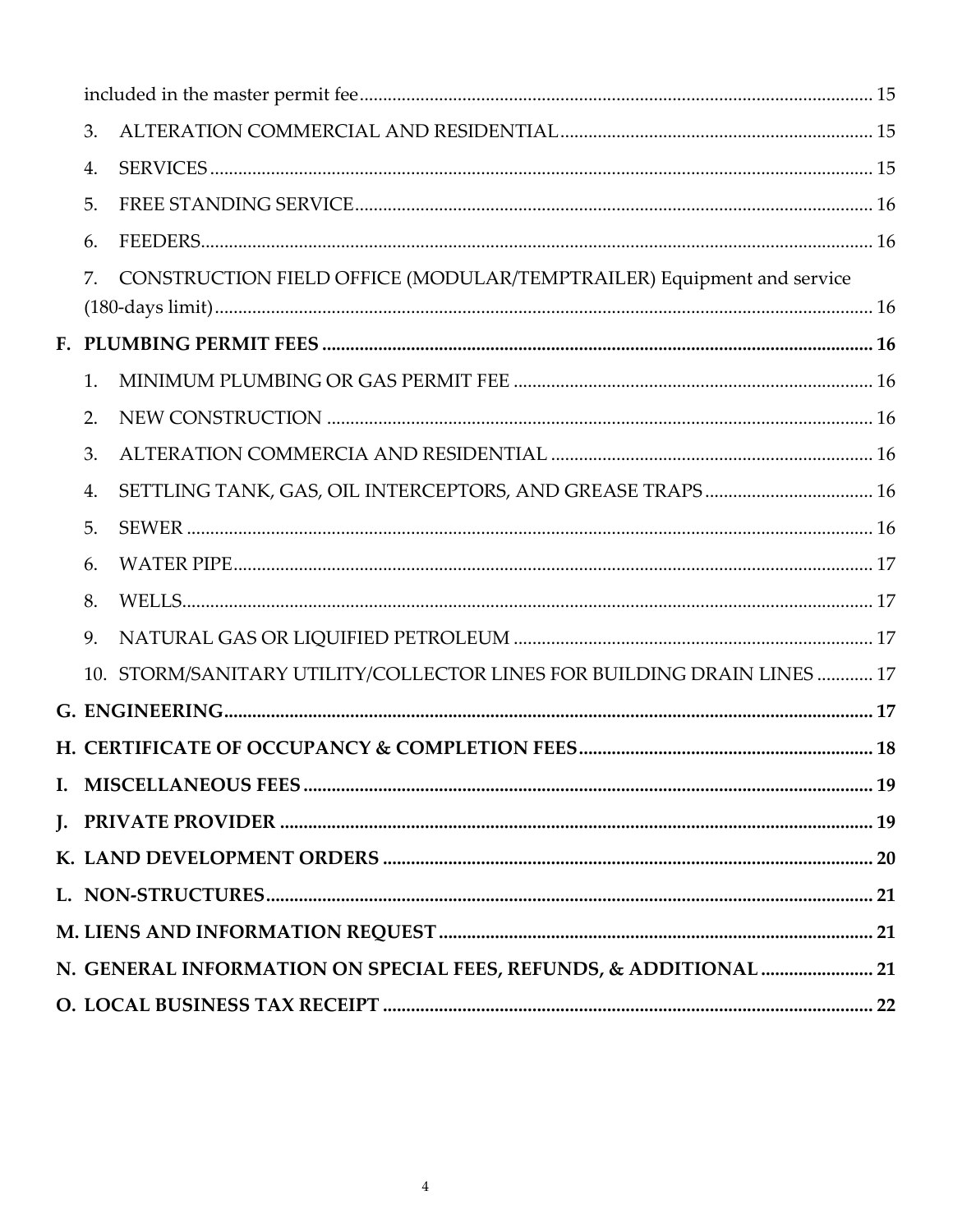## <span id="page-4-0"></span>**A. ADMINISTRATION**

<span id="page-4-1"></span>GENERAL INFORMATION ON SPECIAL FEES, REFUNDS, EXTENSIONS AND CANCELLATIONS.

## **1. ACTUAL COST FOR PROJECTS REQUIRING SERVICES NOT CONTEMPLATED IN CURRENT FEE STRUCTURE.**

- a. The Building Official, or designee, has the authority to invoice for reimbursement of actual costs on project(s) requiring services not contemplated in the current fee structure.
- b. The invoice will consist of actual labor cost, including any and all fringe benefit costs the Division is legally obligated to pay. Additionally, the invoice will include any other indirect cost associated with the actual labor cost, as determined by the Town of Medley Building Services Division's Finance Section on a yearly basis.
- c. All of this (these) project(s) will have mutually agreed on contact(s), which will be maintained in the Finance Section. The Building Official will also have the ability to request a deposit amount that is mutually acceptable to the Division and Company or individual that is legally responsible for the project(s). The deposit amount shall be used to offset the final executed agreement with the Division. The life span of the project(s) shall be included in the agreement.

#### <span id="page-4-2"></span>**2. ANNUAL FACILITY PERMIT**

In accordance with provisions of the Florida Building Code Chapter 1, Section 105.1.1 and the Miami-Dade County Code Chapter 10, Each firm or organization in the Town of Medley which Performs its own maintenance work with certified maintenance Personnel in Factory Industrial (Group F) Facilities, as well as helpers there under, may pay to Town of Medley an annual Master and Subsidiary Facility Permit (Premise Permit) - fee in lieu of other fees for maintenance work. Such fee shall be paid to the Building Department and such permit shall be renewed annually at a fee which is calculated in accordance with the provisions of this sub-section.

Prior to Each Facility Permit's expiration, the holder will be sent a renewal notice to continue the Premise Permit for the next renewal Period. The fee will be the same as the original Facility Permit Fee. No allowance shall be made for late renewal fees or part year renewal fees.

| a. | Each Employee \$<br>Master Facility Permit----------------------------- | 63.00   |  |
|----|-------------------------------------------------------------------------|---------|--|
|    | Minimum \$                                                              | 1192.80 |  |
|    | --Each Employee \$<br>b. Subsidiary Facility---                         | 63.00   |  |
|    |                                                                         |         |  |
|    | Minimum \$                                                              | 333.90  |  |

#### <span id="page-4-3"></span>**3. BUILDING PERMIT CANCELLATION**

#### **No refunds shall be made on requests involving:**

- permits fees for \$175.00 or less; or
- permits revoked by the Building Official or the Director of the Building Department under authority granted by the Florida Building Code, or permits cancelled by court order, or conditional permits; or
- permits which have expired; or
- permits under which work has commenced as evidenced by any recorded inspection having been made by the Building Department; or
- the original permit holder when there is a change of contractor, or upfront fees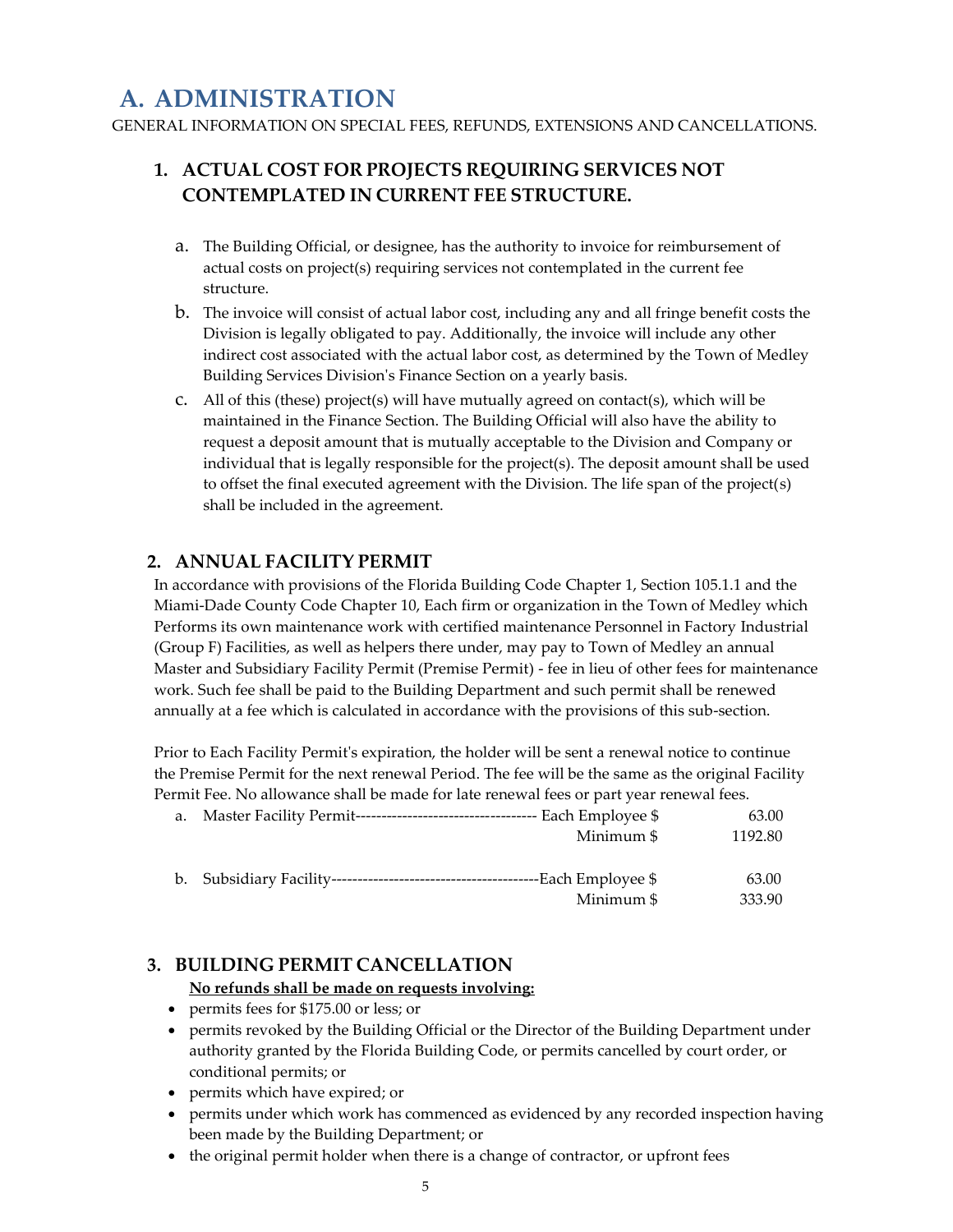## <span id="page-5-0"></span>**4. BUILDING PERMIT CHANGE OF CONTRACTOR, ARCHITECT AND/OR ENGINEER**

| Where there is a change of contractor or qualifier involving a permit, the $\ \ \$ | 180.00 |
|------------------------------------------------------------------------------------|--------|
| second permit holder shall pay a fee to cover the administrative cost              |        |

#### <span id="page-5-1"></span>**5. BUILDING PERMIT EXTENSION**

| One time request for building permit extension (Permit cannot be | 180.00 |
|------------------------------------------------------------------|--------|
| expired)                                                         |        |

#### <span id="page-5-2"></span>**6. CITY SURCHARGE**

| A technology fee of 15% of the total Building Permit fee shall be assessed |        |
|----------------------------------------------------------------------------|--------|
| to each permit to enhance the City's ability to provide state of-the-art   |        |
| technology to its Building Services Division customers                     |        |
| a. Permit fees commercial and Residential                                  | 15%    |
| b. Administrative fee.                                                     | 125.00 |
| (Applicable to sub permits application after the master permit is          |        |
| issued)                                                                    |        |

#### <span id="page-5-3"></span>**7. DEPARTMENTAL RECORDS**

**Actual Cost of Duplication** means the cost of the material and supplies used to duplicate the record but do not include the cost of labor or overhead costs associated with such duplication.

**Special Service Charge:** The Town shall, Pursuant to Florida State Statute 119.07, charge a "special service charge" for "extensive use of information technology resources or extensive clerical or supervisory assistance by personnel of the agency involved, or both" pertaining to records requests of fifteen (15) minutes or more.

| a. Each notarized document (Residents no charge) --------------------------------\$10.00 |  |
|------------------------------------------------------------------------------------------|--|
|                                                                                          |  |
|                                                                                          |  |
|                                                                                          |  |
|                                                                                          |  |
|                                                                                          |  |
|                                                                                          |  |
|                                                                                          |  |
|                                                                                          |  |
|                                                                                          |  |

#### <span id="page-5-4"></span>**8. SCANNING SERVICE FEE**

| Sheet smaller than $11''x$ $17''$ | $\angle 0.0$ |
|-----------------------------------|--------------|
| Sheet larger than 11"x 17"        | 4.00         |

#### <span id="page-5-5"></span>**9. DOUBLE FEE**

| When work for which a permit is required is commenced prior                     | Double $(2x)$   \$ | 100.00  |
|---------------------------------------------------------------------------------|--------------------|---------|
| to obtaining a permit, the payment of the required fee shall not the permit fee |                    | Penalty |
| relieve the applicant of other penalties established by law. The                | + penalty          |         |
| double fee requirements shall be applicable to all divisions of                 |                    |         |
| the Building Services Division.                                                 |                    |         |
| For second offense of doing work without a permit.                              | Double $(2x)$ \$   | 250.00  |
|                                                                                 |                    | Penalty |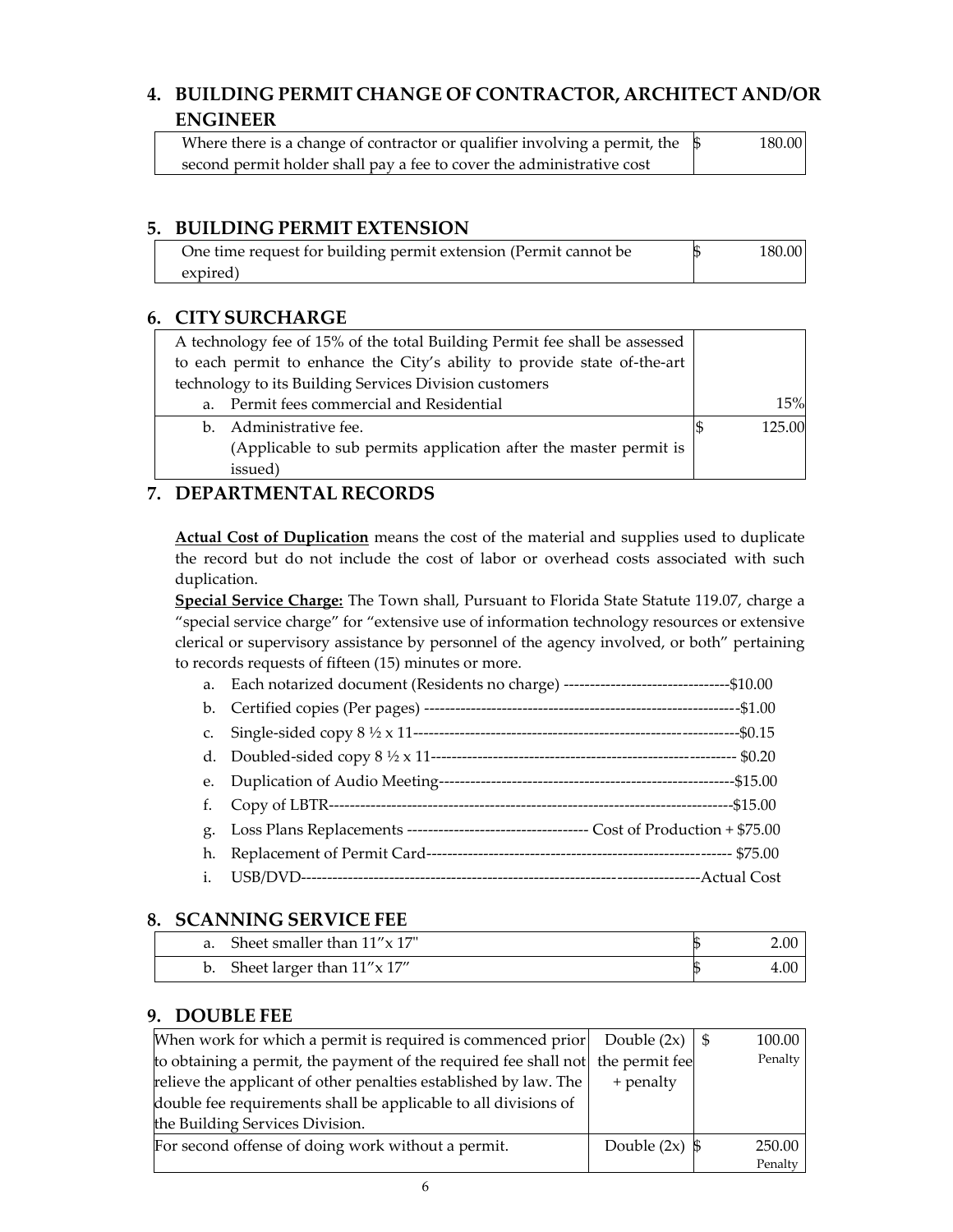<span id="page-6-0"></span>

|                                                                 | the permit fee |        |
|-----------------------------------------------------------------|----------------|--------|
|                                                                 | + penalty      |        |
| <b>10. EARLY START</b>                                          |                |        |
| FBC 105.12 Work starting before permit issuance. Upon           | Each master \$ | 500.00 |
| approval of the building official, the scope of work delineated | permit         |        |
| in the building permit application and plan may be started      |                |        |
| prior to the final approval and issuance of the permit,         |                |        |
| provided any work completed is entirely at risk of the permit   |                |        |
| applicant and the work does not proceed past the first          |                |        |
| required inspection.                                            |                |        |
|                                                                 |                |        |

## <span id="page-6-1"></span>**11. EXEMPTIONS**

F.S. 295.16 Disabled veterans exempt from certain license or permit fee.—A totally and permanently disabled veteran who is a resident of Florida and honorably discharged from the Armed Forces, who has been issued a valid identification card by the Department of Veterans' Affairs in accordance with s. 295.17 or has been determined by the United States Department of Veterans Affairs or its predecessor to have a service connected 100-percent disability rating for compensation, or who has been determined to have a service connected disability rating of 100 percent and is in receipt of disability retirement pay from any branch of the uniformed armed services is not required to pay any license or permit fee, by whatever name known, to any county or municipality in order to make improvements upon a dwelling owned by the veteran which is used as the veteran's residence, if such improvements are limited to ramps, widening of doors, and similar improvements for the purpose of making the dwelling habitable or safe for the veteran.

## <span id="page-6-2"></span>**12. FEES BASED ON ESTIMATED COST-DOCUMENTATION REQUIREMENTS**

The Building Department may require the permit applicant to submit appropriate documentation as proof of estimated cost of construction used to compute permit fees.

## <span id="page-6-3"></span>**13. INSPECTION AND PLAN REVIEW FEE**

| la. | ADDITIONAL INSPECTION FEE                                                                                                                                                                                                                                                                                                                                                                                                                                                                                                                                                                                                                                                                                                                                                                   | 125.00                                                      |
|-----|---------------------------------------------------------------------------------------------------------------------------------------------------------------------------------------------------------------------------------------------------------------------------------------------------------------------------------------------------------------------------------------------------------------------------------------------------------------------------------------------------------------------------------------------------------------------------------------------------------------------------------------------------------------------------------------------------------------------------------------------------------------------------------------------|-------------------------------------------------------------|
|     | The building permit fee entitles the permit holder to an initial and<br>follow-up inspection for each type of mandatory inspection. All work<br>shall be inspected, and deficiencies shall be noted by the building<br>inspector. When the work to be inspected is only partially complete, the<br>inspection shall be Performed on those portions of the work completed,<br>if compliance with the applicable Building Code(s) may be determined<br>with respect to those portions. A permit holder shall pay a fee of \$125.00<br>for each additional inspection required to assure compliance with the<br>applicable Building Code(s) beyond the initial and one follow-up<br>inspection. All additional inspection fees shall be paid by any method<br>acceptable to the Town of Medley |                                                             |
| b.  | CONSULTATIONS AFTER REGULAR HOURS OF OPERATION.<br>Charges for customer to meet with the technical team. Outside the<br>scheduled hours for consultation, will be at a rate of \$199.50 1st hour<br>and \$68.10 for each additional and part thereof.                                                                                                                                                                                                                                                                                                                                                                                                                                                                                                                                       | 199.50<br>1 <sup>ST</sup> HOUR<br>125.00<br>Each Additional |
| c.  | <b>ENFORCEMENT FLORIDA STATUS 553.80</b><br>(APPLICABLE TO ALL TRADES)<br>Plans Rework fee (See explanation below).<br>1.                                                                                                                                                                                                                                                                                                                                                                                                                                                                                                                                                                                                                                                                   | 175.00                                                      |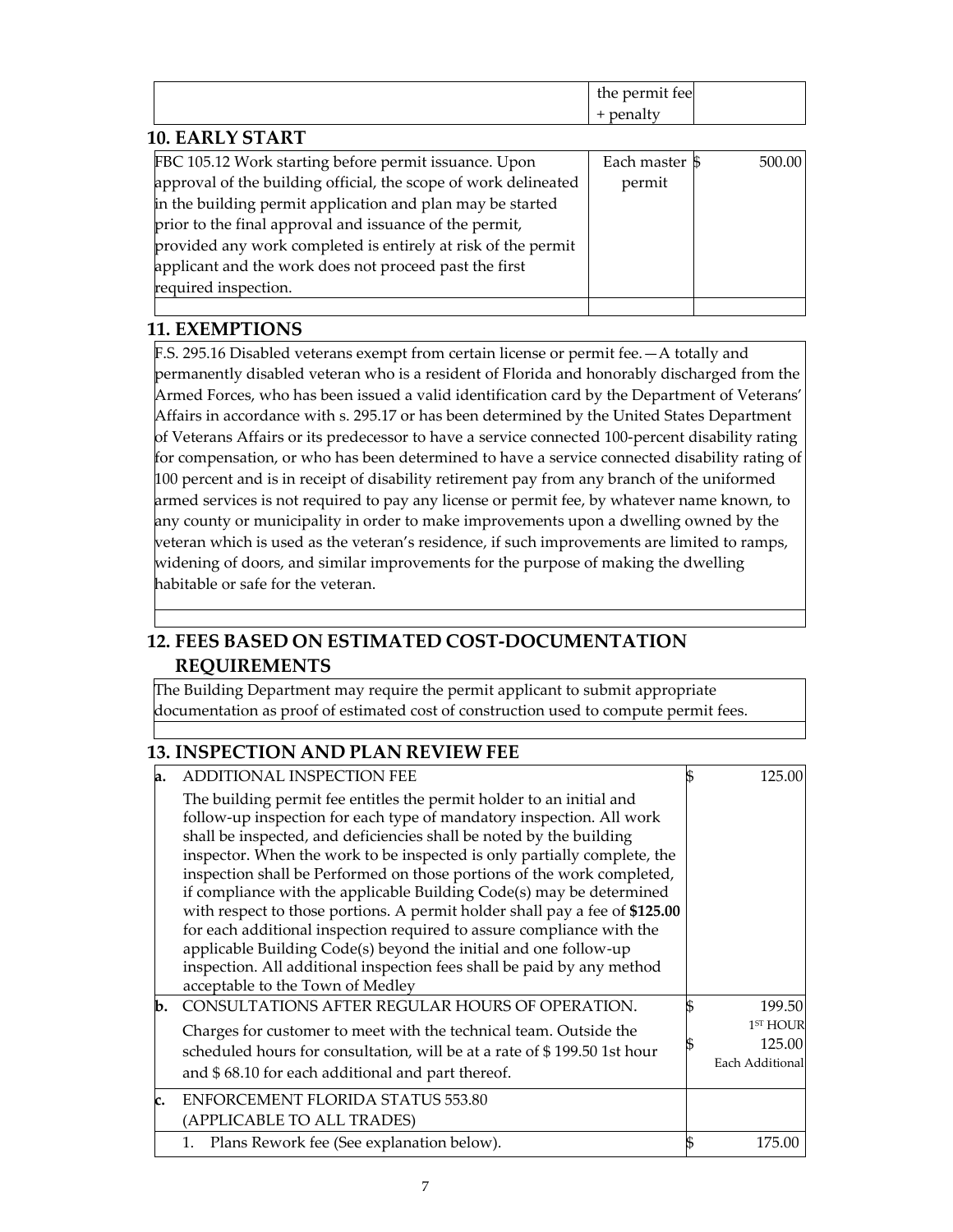|    |    | "Section 2(b) – With respect to evaluation of design professionals"     |                   |
|----|----|-------------------------------------------------------------------------|-------------------|
|    |    | documents, if a local government finds it necessary, in order to        |                   |
|    |    | enforce compliance with the 2020 Florida Building Code and issue a      |                   |
|    |    | permit, to reject design documents required by the code three or        |                   |
|    |    | more times for failure to correct a code violation specifically and     |                   |
|    |    | continuously noted in each rejection, including but not limited to,     |                   |
|    |    | egress fire protection, structural stability, energy accessibility,     |                   |
|    |    | lighting, ventilation, electrical, mechanical, plumbing and gas         |                   |
|    |    |                                                                         |                   |
|    |    | systems, or other requirements identified by rule of the Florida        |                   |
|    |    | Building Commission adopted pursuant to Chapter 120, the local          |                   |
|    |    | government shall impose, each time after the third such review the      |                   |
|    |    | plans are rejected for that code violation, a fee of four times the     |                   |
|    |    | amount of the proportion of the permit fee attributed to plans          |                   |
|    |    | review."                                                                |                   |
|    | 2. | Re-inspection fee (See explanation below) each inspection, each         | \$<br>125.00      |
|    |    | trade.                                                                  |                   |
|    |    | "Section $2(c)$ – With respect to inspections, if a local government    |                   |
|    |    | finds it necessary, in order to enforce compliance with the 2020        |                   |
|    |    | Florida Building Code, to conduct any inspection after an initial       |                   |
|    |    | inspection and one subsequent re-inspection of any project or           |                   |
|    |    | activity for the same code violation specifically and continuously      |                   |
|    |    | noted in each rejection, including but not limited to egress, fire      |                   |
|    |    | protection, structural stability, energy, accessibility, lighting,      |                   |
|    |    | ventilation, electrical, mechanical, plumbing and gas systems, or       |                   |
|    |    | other requirements identified by rule of the Florida Building           |                   |
|    |    | Commission adopted pursuant to Chapter 120, the local government        |                   |
|    |    | shall impose a fee of four times the amount of the fee imposed for      |                   |
|    |    | the initial inspection or first re-inspection, whichever is greater for |                   |
|    |    | each such subsequent re-inspection."                                    |                   |
| d. |    | <b>EXPEDITE PLAN REVIEW SERVICES</b>                                    |                   |
|    |    |                                                                         |                   |
|    |    | Permit applicants who request an alternate plan review service for      |                   |
|    |    | an expedited review, to be completed after normal working hours,        |                   |
|    |    | will be assessed a fee. This fee shall be as follow:                    |                   |
|    |    | <b>RESIDENTIAL</b><br>$\mathbf{1}$ .                                    |                   |
|    |    |                                                                         | 250.00            |
|    |    |                                                                         | 75.00             |
|    |    | <b>COMMERCIAL</b><br>2.                                                 |                   |
|    |    |                                                                         | 525.00            |
|    |    |                                                                         | 130.00            |
| e. |    | <b>OVERTIME INSPECTIONS AND PLAN REVIEW</b>                             |                   |
|    | a. | Charges for construction inspections or plan review, which are          | 125.00            |
|    |    | requested in advance and require overtime, will be at a rate of         | Each hour         |
|    |    | \$125.00 Each hour, or fraction thereof, and \$175.00 Each hour, or     | 175.00            |
|    |    | fraction thereof, on a holiday. Fees are over and above the permit      | Each hour Holiday |
|    |    |                                                                         |                   |
|    |    | fees with a minimum of three (3) hours.                                 |                   |

## <span id="page-7-0"></span>**14. INTEREST CHARGES ON UNPAID AMOUNTS DUE TO THE TOWN OF MEDLEY BUILDING SERVICES DIVISION**

**a.** The Town of Medley Building Services Division is authorized to impose an interest charge on any and all unpaid amounts which are due to the Division. This includes,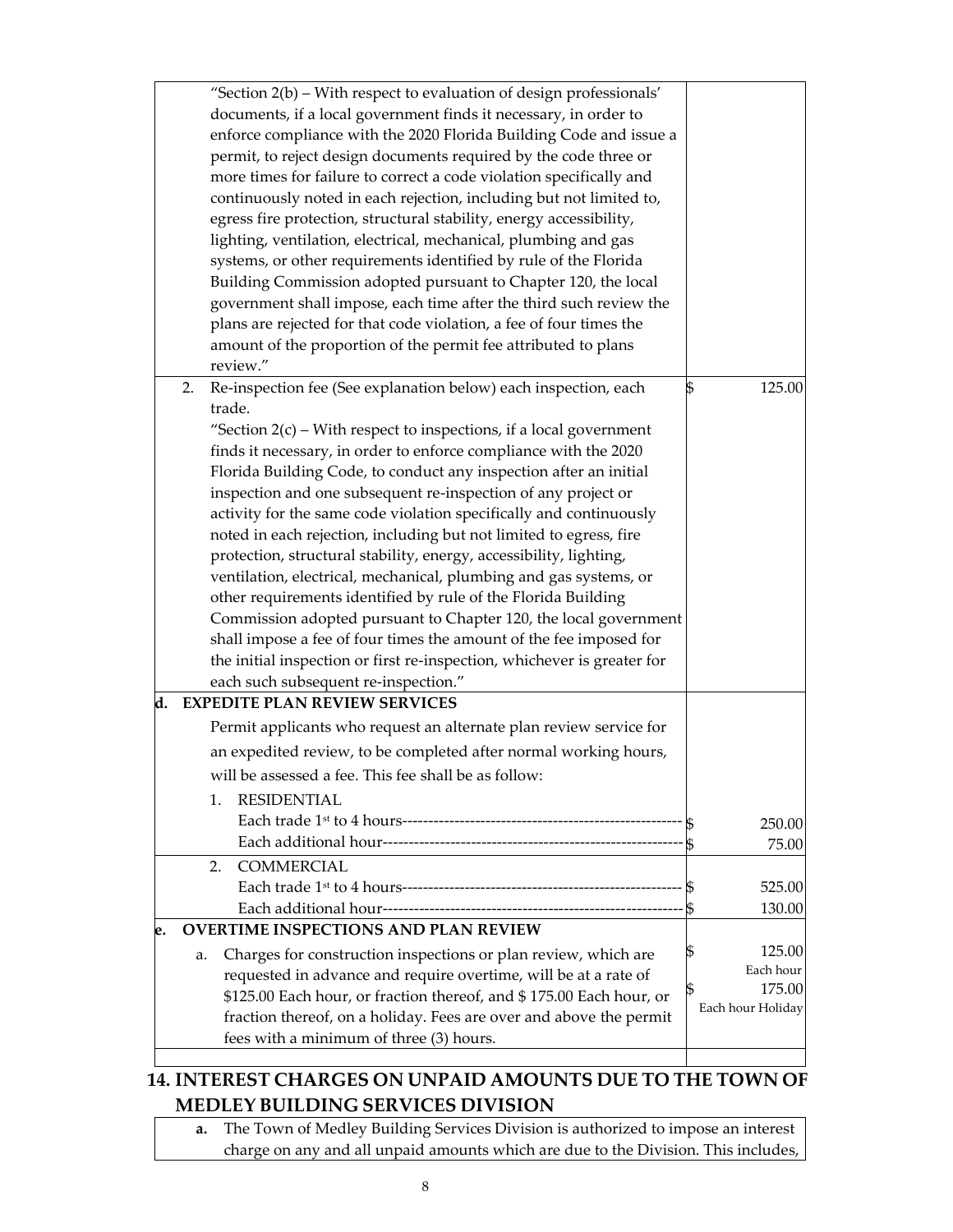without limitation, items such as past due boiler fees, 40-year recertification fees, Civil Violation fines and demolition costs. The Town of Medley Building Services Division shall also have the authority to charge interest as part of any settlement agreement of installment payment plan to recover fees, fines, or costs as well as outstanding liens.

**b.** The interest charged shall be assessed as provided for in applicable County Code provisions or administrative orders. In all other cases, interest shall be charged from the date the amount was due and payable to the Division computed at the rate of ten Percent (10%) Each annum. The Building Official or designee shall have the right to waive all, or any portion of the interest charged in order to ensure public safety concerns are met.

#### <span id="page-8-0"></span>**15. LOST PERMIT CARD FEE**

| A replacement fee shall be charged for the loss of a permit | 125.00 |
|-------------------------------------------------------------|--------|
| Inspection Record Card after a permit has been issued.      |        |

#### <span id="page-8-1"></span>**16. LOST PLAN/RECERTIFICATION FEE**

| When plans for new buildings and additions are lost by the owner            |  | 125.00 |
|-----------------------------------------------------------------------------|--|--------|
| or contractor, a recertification fee will be required to review, stamp, $ $ |  |        |
| and approve a new set of plans as a field copy certification charge         |  |        |

#### <span id="page-8-2"></span>**17. RECERTIFICATION (40 YEAR-10 YEAR)**

| a. There shall be a fee of five hundred and twenty-five dollars per                   | 525.00 |
|---------------------------------------------------------------------------------------|--------|
| building, for every Forty (40) Year Building re-certification program                 |        |
| application as required under the Miami-Dade County Code                              |        |
| Chapter 8.                                                                            |        |
| <b>b.</b> Each proceeding Ten (10) Year re-certification application as               | 500.00 |
| required under the Miami-Dade County Code Chapter 8.                                  |        |
| c. There shall be a fee of one hundred and twenty-five dollars for each $\frac{1}{8}$ | 125.00 |
| extension application for subsequent Ten (10) Year re-certification                   |        |
| program applications.                                                                 |        |
|                                                                                       |        |

#### <span id="page-8-3"></span>**18. RENEWALS.**

| a. | If work has commenced, and where a permit has become null and              | 50% |
|----|----------------------------------------------------------------------------|-----|
|    | void pursuant to the applicable Building Code(s), a credit of fifty        |     |
|    | Percent (50%) of the original permit fee shall be applied to any re-       |     |
|    | application fee for a permit covering the same project and involving       |     |
|    | the same plans, provided the work in place and required                    |     |
|    | completion of the structure meets all applicable regulations in effect     |     |
|    | at the time. The initial permit becomes null and void and                  |     |
|    | regulations which may have become effective between the date of            |     |
|    | expiration and the date of issuance of the new permit.                     |     |
|    | <b>b.</b> Where a permit has become null and void pursuant to 2020 Florida | 50% |
|    | Building Code, a credit of fifty Percent (50%) of the permit fee shall     |     |
|    | be applied to any re-application fee for a permit covering the same        |     |
|    | project and involving the same plans, provided the complete re-            |     |
|    | application is within $six(6)$ months of the expiration date of the        |     |
|    | original permit, and provided that no refund had been made as              |     |
|    | provided in this Section.                                                  |     |
|    |                                                                            |     |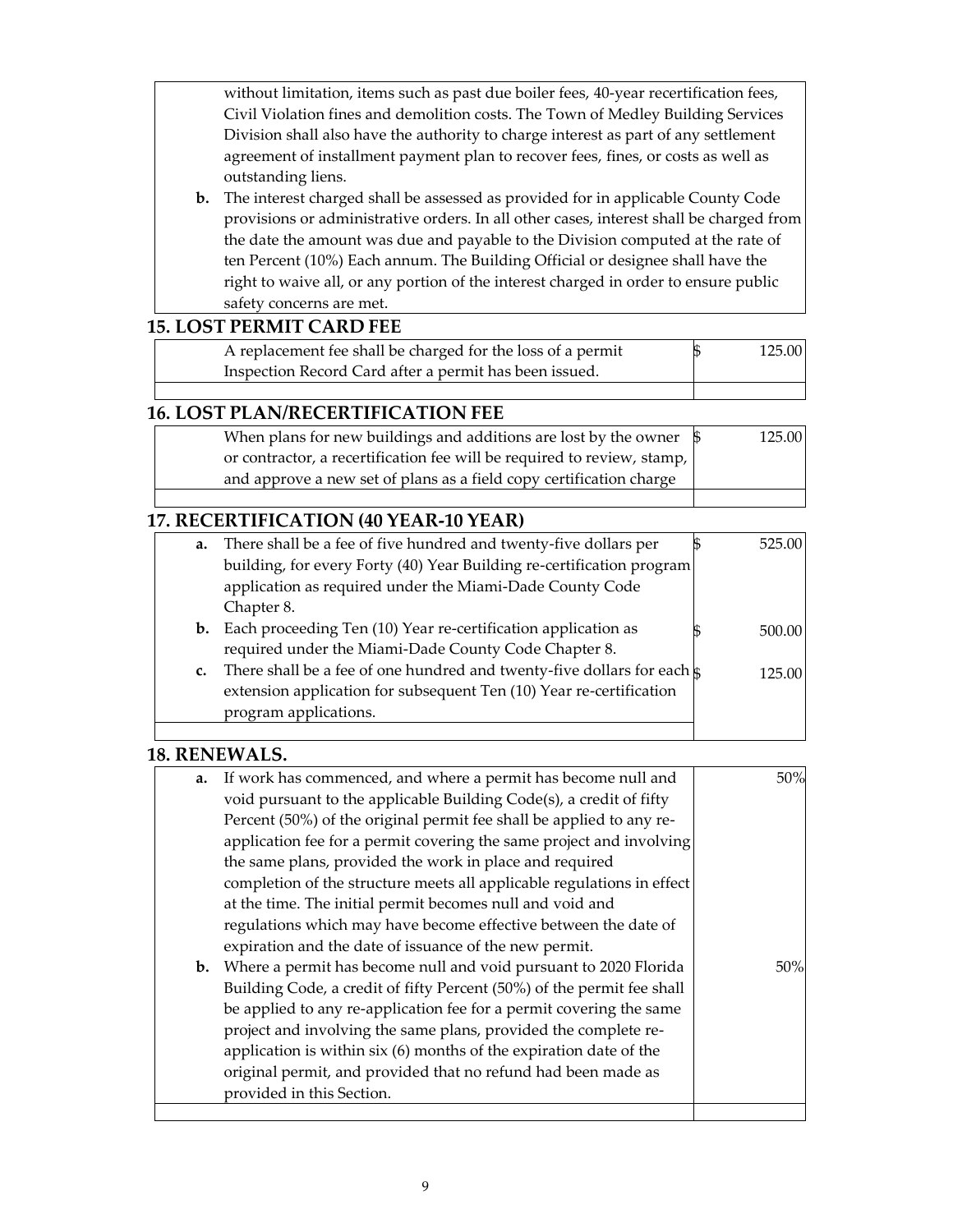#### <span id="page-9-0"></span>**19. REFUNDS.**

The fees charged pursuant to this schedule, may be refunded by the municipality subject to the following:

- **a.** No refunds shall be made on request involving; permit fees of one hundred and seventy five dollars (\$175.00) or less; or PERMITs revoked by the Building Official under authority granted by 2020 Florida Building Code, of PERMITs cancelled by court order, or Conditional PERMITs; or permit which have expired; or permit under which work has commenced as evidence by any recorded inspection having been made by the Building Department; or when there is a change of contractor.
- **b.** A full refund shall be granted to a permit holder who takes out a permit covering work outside the jurisdictional inspection area. A full refund less than one hundred and seventy five dollars (\$175.00) or fifty Percent (50%) of the permit fee, whichever amount is greater, rounded down to the nearest dollar shall be granted to a permit holder who request a refund, provided: that the permit holder makes a written request prior to permit expiration date; and that the applicant's validated copy of the permit be submitted with such a request; and that no work as evidenced by any recorded inspection has commenced under such permit.

#### <span id="page-9-1"></span>**20. REVISION AND SHOP DRAWINGS.**

| A fee of one hundred and seventy-five. Each trade Each hour for a    | 175.00                  |
|----------------------------------------------------------------------|-------------------------|
| minimum of (1) hour will be applied for revisions and shop drawings. | Each trade<br>Each hour |
|                                                                      |                         |

#### <span id="page-9-2"></span>**21. FLOOD REVIEW**

| FLOOD PLAIN REVIEW & DEVELOPMENT PERMIT PROCESSING FEES |                                               |  |        |  |  |
|---------------------------------------------------------|-----------------------------------------------|--|--------|--|--|
|                                                         | Flood Insurance Rate Map Determination Letter |  | 75.00  |  |  |
| $b_{-}$                                                 | Flood plan review                             |  | 125.00 |  |  |
|                                                         |                                               |  |        |  |  |

#### <span id="page-9-3"></span>**22. UNSAFE STRUCTURE**

| The Department of Building & Code Compliance - Building Services          |    |             |
|---------------------------------------------------------------------------|----|-------------|
| Division Enforcement Fees: In compliance with the 2020 Florida Building   |    |             |
| Code, National Electrical Code, and Miami County Code, the following      |    |             |
| expenses will be recovered from necessary Building Services Division      |    |             |
| enforcement and/or demolitions.                                           |    |             |
| Administration<br>a.                                                      | \$ | 75.00       |
| b.<br>Asbestos sampling & abatement                                       |    | Actual cost |
| Bid processing & contractor notice to proceed (NTP)<br>C.                 |    | 175.00      |
| d.<br>Corporation Information                                             | \$ | 75.00       |
| <b>Demolition/Secure Services</b><br>e.                                   |    | Actual cost |
| f.<br><b>Digital Pictures</b>                                             |    | 3.50        |
| Extension<br>g.                                                           | S  | 150.00      |
| h.<br>Initiation and processing fee for all work without a permit and all |    | 500.00      |
| unsafe structures cases after given ninety (90) days to comply            |    |             |
| Initial Inspection<br>1.                                                  | \$ | 160.00      |
| Legal Advertisement                                                       |    | Actual cost |
| k.<br>Lien/Recording/Cancellation of notice                               |    | Actual cost |
| Re-Inspection (If applicable)                                             | \$ | 125.00      |
| m. Title search                                                           |    | Actual cost |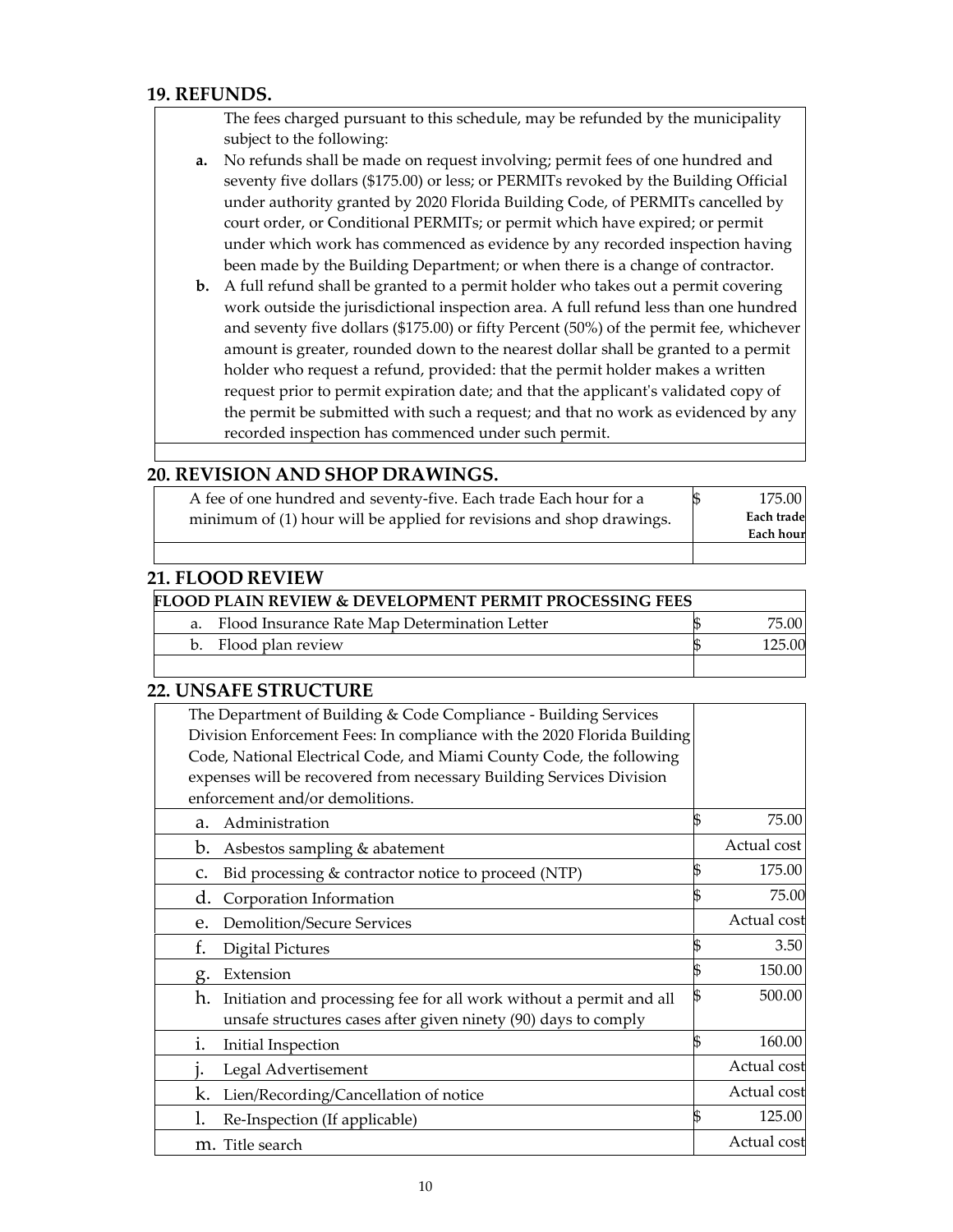<span id="page-10-0"></span>

| n. Unsafe structure panel                                                               | 275.00 |
|-----------------------------------------------------------------------------------------|--------|
| <b>23. ZONING VERIFICATION LETTER</b>                                                   |        |
| Zoning letter (includes identification of zoning designation on property, $\frac{1}{2}$ | 150.00 |
| setbacks, height, and list of permitted uses)                                           |        |
| <b>24. ADDRESS CHANGE</b>                                                               |        |
| New address, address change processing                                                  | 125.00 |

## <span id="page-10-3"></span><span id="page-10-2"></span><span id="page-10-1"></span>**B.** PERMIT FEES APPLICABLE TO ALL PERMITS**.**

## **1. UP-FRONT PROCESSING FEE (non-refundable)**

| When a permit application is received, the applicant shall pay an "Up-<br>Front" processing fee equal to twenty percent (20%) of the permit fee. | 20% |
|--------------------------------------------------------------------------------------------------------------------------------------------------|-----|
|                                                                                                                                                  |     |

#### <span id="page-10-4"></span>**2. STATE OF FLORIDA AND COUNTY FEES**.

**Surcharges from the State and County cannot be waived. Even if the permit fee is waived, the surcharges cannot be waived.**

| a. | Pursuant to Florida Statues 553.721, for the Department of Business    |         |
|----|------------------------------------------------------------------------|---------|
|    | and Professional Regulation to administer the Florida Building         |         |
|    | Code, there is created a surcharge to be assessed at the rate of 1.0   |         |
|    | % of the permit fee associated with enforcement of the Florida         |         |
|    | Building Code. The minimum amount collected on any permit              |         |
|    | issued shall be \$2.00                                                 | $1.0\%$ |
|    | b. Pursuant to Florida Statutes 468.631, the building code             |         |
|    | administrators' and inspector's fund shall be funded through a         |         |
|    | surcharge to be assessed at the rate of 1.5 % of all permit fees       |         |
|    | associated with enforcement of the Florida Building Code. The          |         |
|    | minimum amount collected on any permits issued shall be \$2.00         | 1.5%    |
|    | <b>Miami Dade County Code Compliance:</b>                              |         |
|    | Fee of \$0.60 per \$1,000.00 of estimated value of work                |         |
|    | a. New construction of and additions to Building Code occupancies,     |         |
|    | the value of the work shall now be \$81.25 per square foot of          |         |
|    | constructions.                                                         |         |
|    | b. For Building Code Occupancy Group S1 and F (storage and             |         |
|    | industrial), the value of the work shall be \$56.25 per square foot of |         |
|    | construction                                                           |         |
|    |                                                                        |         |
|    |                                                                        |         |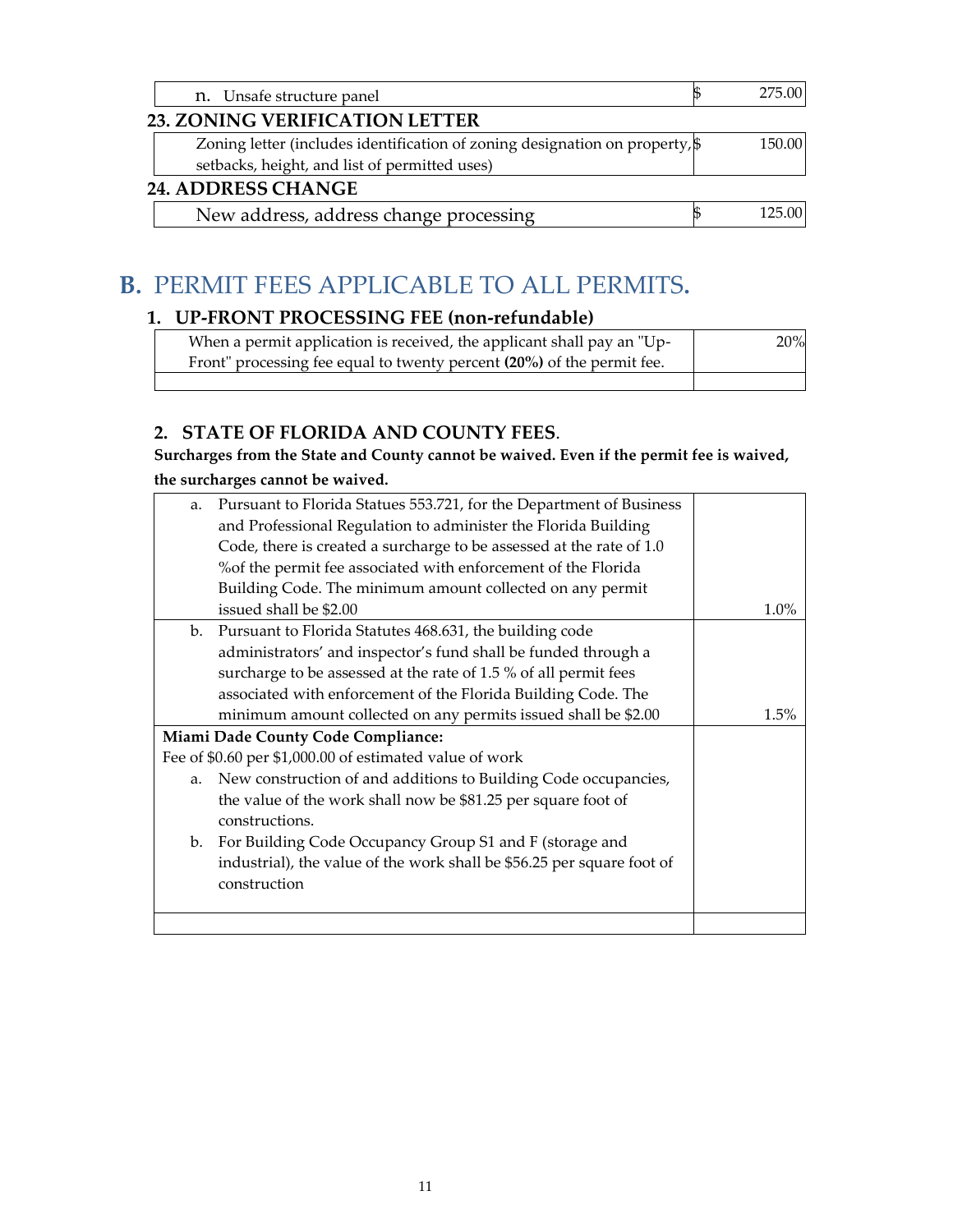## <span id="page-11-0"></span>**C. BUILDING PERMIT FEES**

<span id="page-11-6"></span><span id="page-11-5"></span><span id="page-11-4"></span><span id="page-11-3"></span><span id="page-11-2"></span><span id="page-11-1"></span>

| 1. | <b>MINIMUM PERMIT FEES</b>                                                                                                                                                                                                                                                                                                                                                                                                              |                                                                                    |
|----|-----------------------------------------------------------------------------------------------------------------------------------------------------------------------------------------------------------------------------------------------------------------------------------------------------------------------------------------------------------------------------------------------------------------------------------------|------------------------------------------------------------------------------------|
|    | Commercial<br>a.                                                                                                                                                                                                                                                                                                                                                                                                                        | 225.00                                                                             |
|    | b. Residential                                                                                                                                                                                                                                                                                                                                                                                                                          | 175.00                                                                             |
| 2. | NEW CONSTRUCTION/ADDITIONS COMMERCIAL:<br>Includes permit fees for General Electrical, General Mechanical, General<br>Plumbing, all other sub-permits requiring additional reviews submitted<br>after master permit issuance will be charged as per fee schedule                                                                                                                                                                        | 2% job value<br>Or<br>Per Sq Ft.<br>Whichever<br>higher                            |
|    | Each Sq Ft                                                                                                                                                                                                                                                                                                                                                                                                                              | \$<br>1.75                                                                         |
|    | Foundation Only<br>Must be submitted simultaneously with master new construction                                                                                                                                                                                                                                                                                                                                                        | 2%<br>Each \$1.00 job value                                                        |
|    | 3. PHASE PERMITS<br>Commercial new construction.<br>a.                                                                                                                                                                                                                                                                                                                                                                                  | 2% job value or<br>\$1,500.00<br>whichever is<br>higher                            |
|    | $\mathbf{b}$ .<br>Alteration                                                                                                                                                                                                                                                                                                                                                                                                            | 3% Job value or<br>\$1,500.00<br>whichever is<br>higher.                           |
|    |                                                                                                                                                                                                                                                                                                                                                                                                                                         |                                                                                    |
| 4. | <b>ALTERATIONS - COMMERCIAL:</b><br>Includes permit fees for General Electrical, General Mechanical, General<br>Plumbing, all other sub-permits requiring additional reviews submitted<br>after master permit issuance will be charged as per fee schedule.<br>Note: Work under this fee item shall include interior and exterior<br>alterations including asphalt, restriping and repairs of exterior driveways,<br>parking lots, etc. | 3% job value<br>Min. \$225.00                                                      |
|    |                                                                                                                                                                                                                                                                                                                                                                                                                                         |                                                                                    |
| 5. | <b>NEW PARKING LOTS - COMMERCIAL:</b><br>Includes permit fees for all trades. General Electrical,<br>General Mechanical, General Plumbing, all other<br>sub-permits requiring additional reviews submitted<br>after master permit issuance will be charged as per<br>fee schedule.                                                                                                                                                      | 2% job value<br>Or \$0.25 x Sq Ft<br>Whichever is<br>higher<br>Min. \$175.00       |
|    |                                                                                                                                                                                                                                                                                                                                                                                                                                         |                                                                                    |
| 6. | <b>NEW BUILDINGS/ADDITIONS - RESIDENTIAL:</b><br>New construction Single Family Residence (SFR), Duplex, Townhouse,<br>Condominium, and Apartments includes permit fees for General<br>Electrical, General Mechanical, General Plumbing, all other sub-permits<br>requiring additional reviews submitted after master permit issuance will<br>be charged as per fee schedule.                                                           | 2% job value<br><b>Or</b><br>\$1.71 /SF<br>Whichever is<br>higher<br>Min. \$175.00 |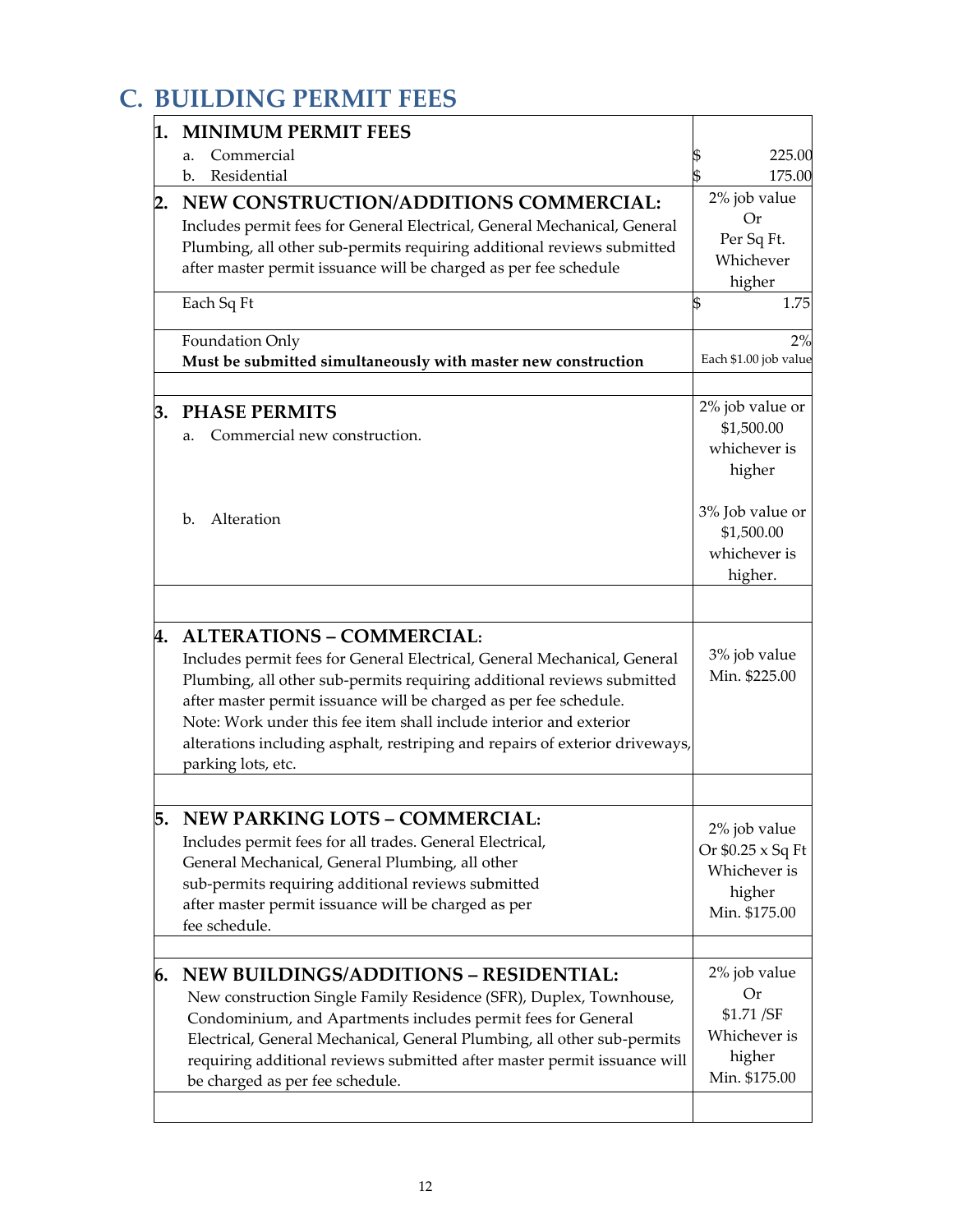<span id="page-12-6"></span><span id="page-12-5"></span><span id="page-12-4"></span><span id="page-12-3"></span><span id="page-12-2"></span><span id="page-12-1"></span><span id="page-12-0"></span>

| 7. |                                                                                        | <b>ALTERATIONS - RESIDENTIAL</b>                                                  |          |                          |
|----|----------------------------------------------------------------------------------------|-----------------------------------------------------------------------------------|----------|--------------------------|
|    |                                                                                        | NOTE: No permit fees shall be charged for Town work or Residents doing their own  |          |                          |
|    | work on their primary residence, if a permit is issued prior to the start of the work. |                                                                                   |          |                          |
|    | a.                                                                                     | Kitchen or Bathrooms New cabinets and replacement new fixtures                    |          | 175.00 min               |
|    |                                                                                        |                                                                                   | 5        | 250.00 max               |
|    | b.                                                                                     | Kitchen and Bathrooms New cabinets and replacement new fixtures<br>(Combined)     | \$<br>\$ | 175.00 min<br>250.00 max |
|    | C.                                                                                     | All other Residential Alterations/Repairs Per \$1.00 of estimated cost            | \$       | 0.17                     |
|    |                                                                                        | (copy of executed construction contract required)                                 | 5        | 175.00 Min.              |
|    |                                                                                        |                                                                                   |          | 250.00 Max               |
|    | d.                                                                                     | Shade Houses per 100 SF or fractional part of floor area                          |          | \$0.51 per 100 SF        |
|    |                                                                                        |                                                                                   |          | 0.20                     |
| 8. |                                                                                        | <b>REPAIRS DUE TO FIRE OR WATER DAMAGE</b>                                        |          | 253.50 Min.              |
|    |                                                                                        | Per \$1.00 of estimated cost (copy of executed construction contract<br>required) |          | 2535.00 Max              |
|    |                                                                                        |                                                                                   |          |                          |
| 9. |                                                                                        | <b>DEMOLITION OF BUILDINGS</b>                                                    |          |                          |
|    | a.                                                                                     | All type of structures.                                                           |          | 2% job value Or          |
|    |                                                                                        |                                                                                   |          | \$20.00 For each         |
|    |                                                                                        |                                                                                   |          | 1,000 SF or              |
|    |                                                                                        |                                                                                   |          | fraction thereof.        |
|    |                                                                                        |                                                                                   |          | Min. \$175.00            |
|    |                                                                                        | <b>10. SLABS</b>                                                                  |          |                          |
|    | a.                                                                                     | Paving & Drainage (Commercial)/SF Min. \$250.00                                   | \$       | 0.19                     |
|    | b.                                                                                     | Resurface & Striping (Commercial)/SF Min. \$250.00                                | \$       | 0.10                     |
|    | C.                                                                                     | Reseal & Restriping (Commercial)/SF Min. \$250.00                                 | \$       | 0.002                    |
|    |                                                                                        | <b>11. ROOFING/RE-ROOFING/ROOF REPAIR</b>                                         |          | 2% job value or          |
|    |                                                                                        |                                                                                   |          | \$0.16 per sq ft         |
|    |                                                                                        |                                                                                   |          | Whichever is             |
|    |                                                                                        |                                                                                   |          | higher.                  |
|    |                                                                                        | 12. FENCES AND/OR WALLS (chain-link, wood, iron, aluminum fence)                  |          |                          |
|    | a.                                                                                     | $0 - 500$ L/F                                                                     | \$       | 175.00                   |
|    | b.                                                                                     | $501 - 1000$ L/F                                                                  | \$       | 225.00                   |
|    | c.                                                                                     | Each additional L/F over 1000                                                     | \$       | 0.05                     |
|    | d.                                                                                     | CBS each L/F                                                                      | \$       | 0.85                     |
|    |                                                                                        | 13. WINDOWS AND DOORS (New Construction & Alteration)                             |          |                          |
|    | a.                                                                                     | 1 unit                                                                            | \$       | 125.00                   |
|    | b.                                                                                     | 2 to 10 units                                                                     | \$       | 175.00                   |
|    | c.                                                                                     | 11 to 20 units                                                                    | \$       | 220.00                   |
|    | d.                                                                                     | 21 to 30 units                                                                    | \$       | 250.00                   |
|    | e.                                                                                     | 31 to 50 units                                                                    | \$       | 275.00                   |
|    | f.                                                                                     | 51 and more units (Special Inspector Required) per add'l 5 units                  | \$       | 55.00                    |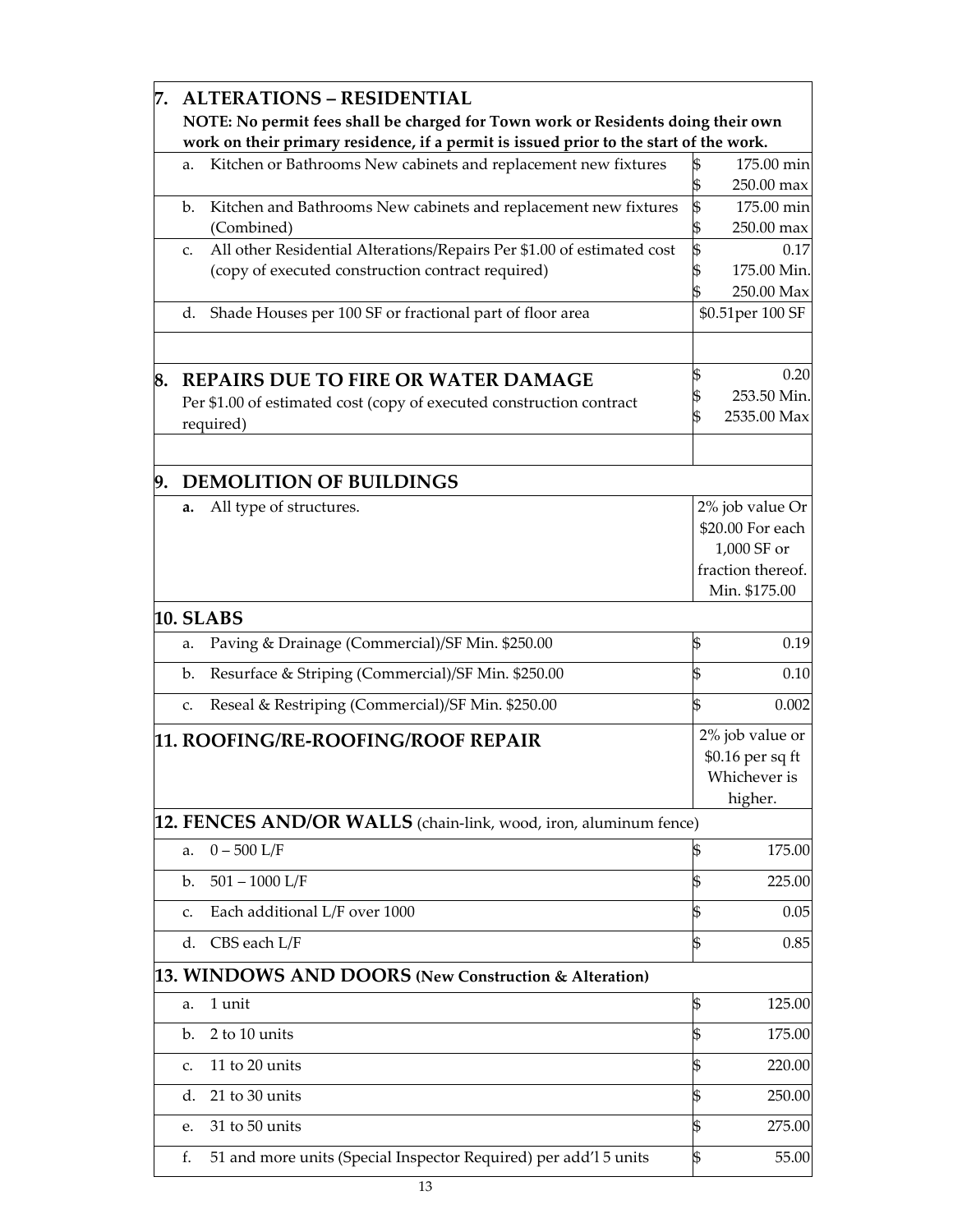<span id="page-13-2"></span><span id="page-13-1"></span><span id="page-13-0"></span>

|    | 14. TEMPORARY TRAILER (FOR CONSTRUCTION)                                          |                  |
|----|-----------------------------------------------------------------------------------|------------------|
| a. | Tie Down Inspections Fee for 180 days.                                            | 352.28           |
|    | (This does not include installation of meter mounts and service                   |                  |
|    | equipment, mechanical, plumbing, and related electrical permits are               |                  |
|    | required                                                                          |                  |
| b. | Extension for temporary trailers (each extension)                                 | 175.00           |
|    | 15. SIGN PERMITS                                                                  |                  |
| a. | Fee per sign                                                                      | \$<br>175.00     |
| b. | If applicable electrical sign fee per sign                                        | \$<br>175.00     |
| C. | Removal of temporary signs and decorations, per sign or decoration                | \$<br>50.00      |
| d. | Temporary banner                                                                  | \$<br>100.00     |
|    | <b>16. MISCELLANEOUS</b>                                                          |                  |
| a. | Prefabricated Utility Sheds with Slab Residential Only; must include              | \$<br>125.00     |
|    | <b>NOA</b>                                                                        |                  |
| b. | Shade Houses or pergolas with open roof/trellis per sq ft or fraction             | 2% job value     |
|    | thereof (Commercial or Residential)                                               | Or               |
| C. | For permanently roofed structures/covered terraces, use New                       | \$1.16 per Sq Ft |
|    | Construction/Addition                                                             | Min. \$175.00    |
|    |                                                                                   | Max. \$1,500.00  |
|    | <b>17. SOIL IMPROVEMENTS/LAND CLEARING</b>                                        |                  |
|    | PERMITS/LAKEFILL:                                                                 | Per Acre         |
|    | Soil improvement permits are used to clear, de-muck and fill<br>undeveloped land. | \$1,565.00       |
|    |                                                                                   |                  |
|    | 18. ZONING FEES                                                                   |                  |
|    | Residential Plan Review each                                                      | \$<br>75.00      |
|    | Commercial Plan Review each                                                       | \$<br>125.00     |

## <span id="page-13-5"></span><span id="page-13-4"></span><span id="page-13-3"></span>**D. MECHANICAL PERMIT FEES**

<span id="page-13-9"></span><span id="page-13-8"></span><span id="page-13-7"></span><span id="page-13-6"></span>

|    | <b>MINIMUM MECHANICAL PERMIT FEE:</b><br>The minimum fee for all mechanical permits is applicable to all items in<br>this section except as otherwise specified. This minimum fee does not<br>apply to add-on mechanical permits issued as supplementary to current<br>outstanding permits for the same job. This minimum does not apply to<br>permit issued as supplementary to current outstanding permits for the<br>same job. | 175.00                                  |
|----|-----------------------------------------------------------------------------------------------------------------------------------------------------------------------------------------------------------------------------------------------------------------------------------------------------------------------------------------------------------------------------------------------------------------------------------|-----------------------------------------|
|    | <b>NEW CONSTRUCTION</b><br>Included systems installation.                                                                                                                                                                                                                                                                                                                                                                         |                                         |
| В. | <b>ALTERATIONS</b><br>Commercial<br>a <sub>1</sub><br>Residential<br>$\mathbf{C}$                                                                                                                                                                                                                                                                                                                                                 | 3% job value<br>Min. \$175.00<br>125.00 |
| 4. | <b>BOILERS &amp; PRESSURE VESSELS</b><br>Boilers: the following fees apply to each boiler to be installed                                                                                                                                                                                                                                                                                                                         |                                         |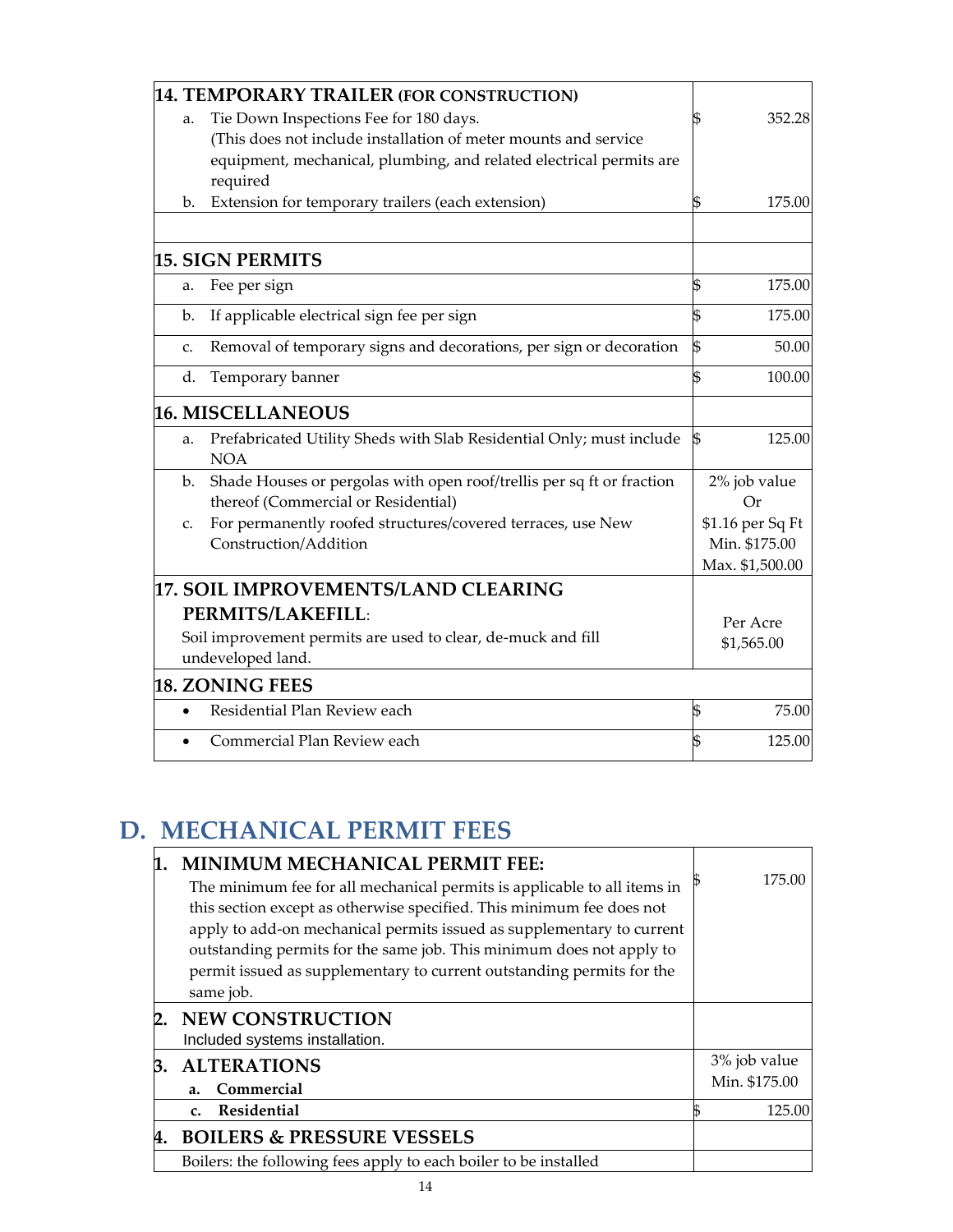| a.          | Boilers less than 837 MBTU - each                          | 150.00 |
|-------------|------------------------------------------------------------|--------|
| b.          | Boilers 837 MBTU to 6695 MBTU - each                       | 180.00 |
| $C_{\star}$ | Boilers 6695 MBTU and up - each                            | 250.00 |
| d.          | Steam driven prime movers - each                           | 180.00 |
| e.          | Steam actuated machinery - each                            | 180.00 |
| f.          | Unfired pressure vessels (operating at pressures in excess | 100.00 |
|             | of 60 PSI and having volume of more than 5 cu. ft.) each   |        |
|             | pressure vessel                                            |        |
|             | FEES FOR PERIODIC RE-INSPOECTIONS                          |        |
| a.          | Steam boilers (annual) - each                              | 250.00 |
| b.          | Hot water boilers (annual) - each                          | 130.00 |
| C.          | Unfired pressure vessels (annual) - each                   | 130.00 |
| d.          | Miniature boilers (annual) - each                          | 130.00 |
| e.          | Certificate of inspection (where inspected by insurance    | 150.00 |
|             | company) – each                                            |        |
| f.          | Shop inspection of boiler or pressure vessels per          | 150.00 |
|             | completed vessels                                          |        |
| g.          | Piping (per 1,000.00 of value)                             | 20.00  |
| h.          | Air Compressor (Operating at pressures in excess of 60     | 150.00 |
|             | PSI and having volume of more than 5 CU-FT), each          |        |
|             | pressure vessel                                            |        |
| 5.          | <b>FIRE PROTECTION</b>                                     |        |
|             | Fire Sprinkler System                                      | 125.00 |

## <span id="page-14-1"></span><span id="page-14-0"></span>**E. ELECTRICAL PERMITS**

<span id="page-14-6"></span><span id="page-14-5"></span><span id="page-14-4"></span><span id="page-14-3"></span><span id="page-14-2"></span>

| 1. | <b>MINIMUM ELECTRICAL PERMIT FEE:</b>                                    | 175.00          |
|----|--------------------------------------------------------------------------|-----------------|
|    | The minimum fee for all electrical permits is applicable to all items in |                 |
|    | this section except as otherwise specified. This minimum fee does not    |                 |
|    | apply to add-on electrical permits issued as supplementary to current    |                 |
|    | outstanding permits for the same job. This minimum does not apply to     |                 |
|    | permit issued as supplementary to current outstanding permits for the    |                 |
|    | same job.                                                                |                 |
|    | 2. NEW CONSTRUCTION                                                      |                 |
|    | included in the master permit fee                                        |                 |
| B. | ALTERATION COMMERCIAL AND RESIDENTIAL                                    | 3% job value or |
|    | Included systems installation.                                           | Min. fee        |
| 4. | <b>SERVICES</b>                                                          |                 |
|    | Temporary Service for Construction – per service                         | 125.00          |
|    | Temporary Service Test (30-day limit per service)                        | 125.00          |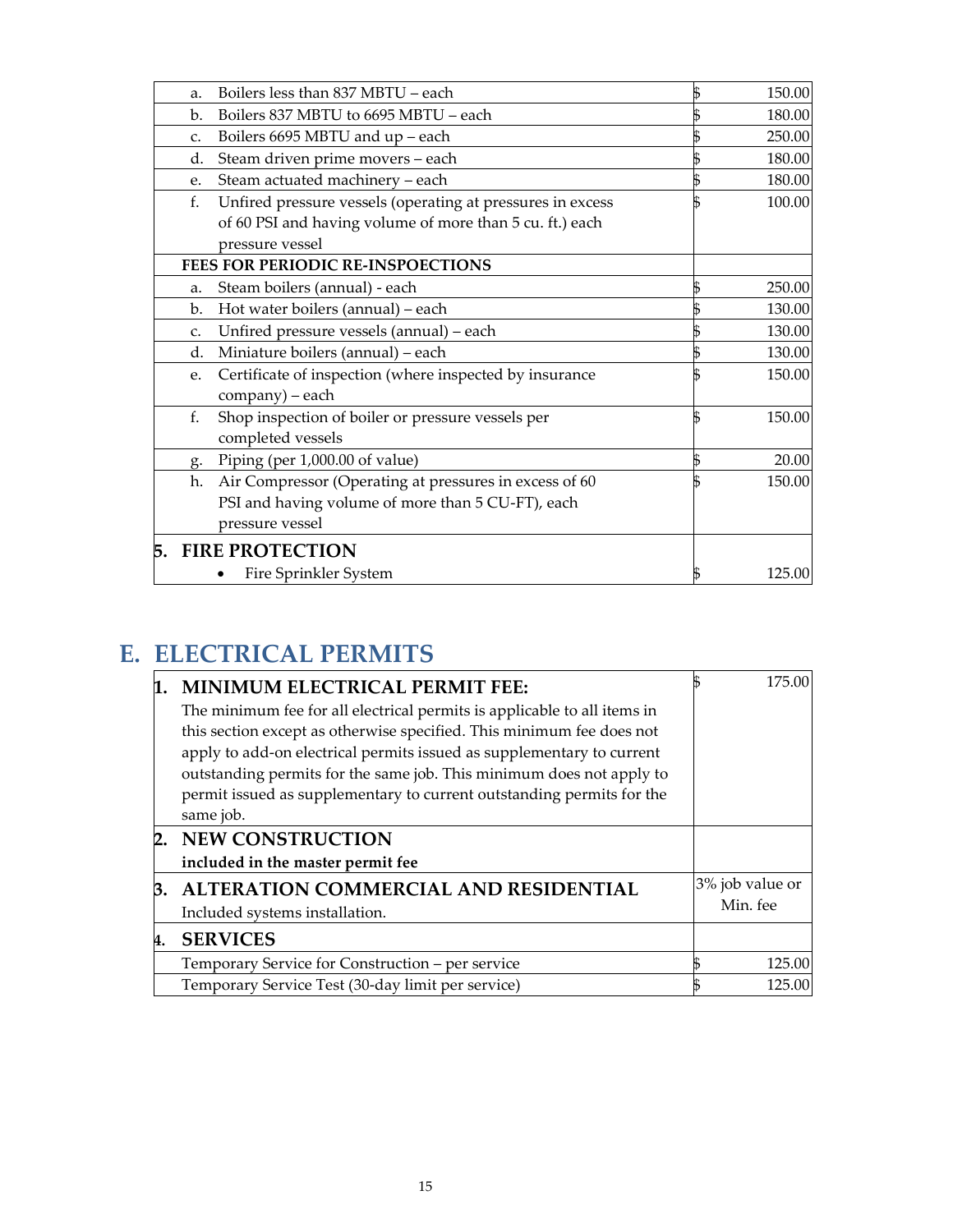<span id="page-15-1"></span><span id="page-15-0"></span>

| 5. | <b>FREE STANDING SERVICE</b>                                        | 175.00          |
|----|---------------------------------------------------------------------|-----------------|
|    | New meter and service (requires processing) – per service           |                 |
|    | includes lift stations, sprinkler systems, street lighting, parking |                 |
|    | lots, etc. that requires new service with separate meter.           |                 |
| 6. | <b>FEEDERS</b>                                                      |                 |
|    | Include feeders to panels, M. C. C. switchboards,<br>a.             | 3% of job value |
|    | elevators, etc.                                                     | Min. 175.00     |
|    | Generators, Automatic Transfer Switches<br>$\mathbf{b}$ .           |                 |
|    | <b>CONSTRUCTION FIELD OFFICE</b>                                    |                 |
|    | (MODULAR/TEMPTRAILER) Equipment and service (180-days limit)        | 251             |

## <span id="page-15-3"></span><span id="page-15-2"></span>**F. PLUMBING PERMIT FEES**

<span id="page-15-8"></span><span id="page-15-7"></span><span id="page-15-6"></span><span id="page-15-5"></span><span id="page-15-4"></span>

| 1. | <b>MINIMUM PLUMBING OR GAS PERMIT FEE</b>                         | 175.00               |
|----|-------------------------------------------------------------------|----------------------|
|    | The Minimum fee for all plumbing or gas permits is applicable     |                      |
|    | to all items in this section except as otherwise specified. This  |                      |
|    | minimum fee does not apply to add-on plumbing or gas              |                      |
|    | permits issued as supplementary to current outstanding            |                      |
|    | permits for the same job. (Minimum mechanical permit fee.         |                      |
|    | This minimum does not apply to permit issued as                   |                      |
|    | supplementary to current outstanding permits for the same         |                      |
|    | job.)                                                             |                      |
| 2. | <b>NEW CONSTRUCTION</b>                                           |                      |
|    | included in the master permit fee                                 |                      |
| 3. | <b>ALTERATION COMMERCIAL AND RESIDENTIAL</b>                      | 3% job value         |
|    | If square footage is provided the job value will be based on      | $1.25 \times$ Sq Ft. |
|    | a cost of \$1.19 Each s/f compared to the job value provided      | Whichever is         |
|    | by the permit applicant, whichever is higher will be              | higher               |
|    | applied.                                                          |                      |
|    | Include Natural gas, Sewer, Water and gas main.                   |                      |
| 4. | SETTLING TANK, GAS, OIL INTERCEPTORS, AND                         | 125.00               |
|    | <b>GREASE TRAPS</b>                                               |                      |
|    | Including drain tile and relay for same residential and           |                      |
|    | commercial                                                        |                      |
| Б. | <b>SEWER</b>                                                      | 125.00               |
|    | Each building storm sewer and each building sewer where           |                      |
|    | connection is made to a septic tank, or a collector line or to an |                      |
|    | existing sewer or to a city sewer or soakage pit or to a building |                      |
|    | drain outside a building                                          |                      |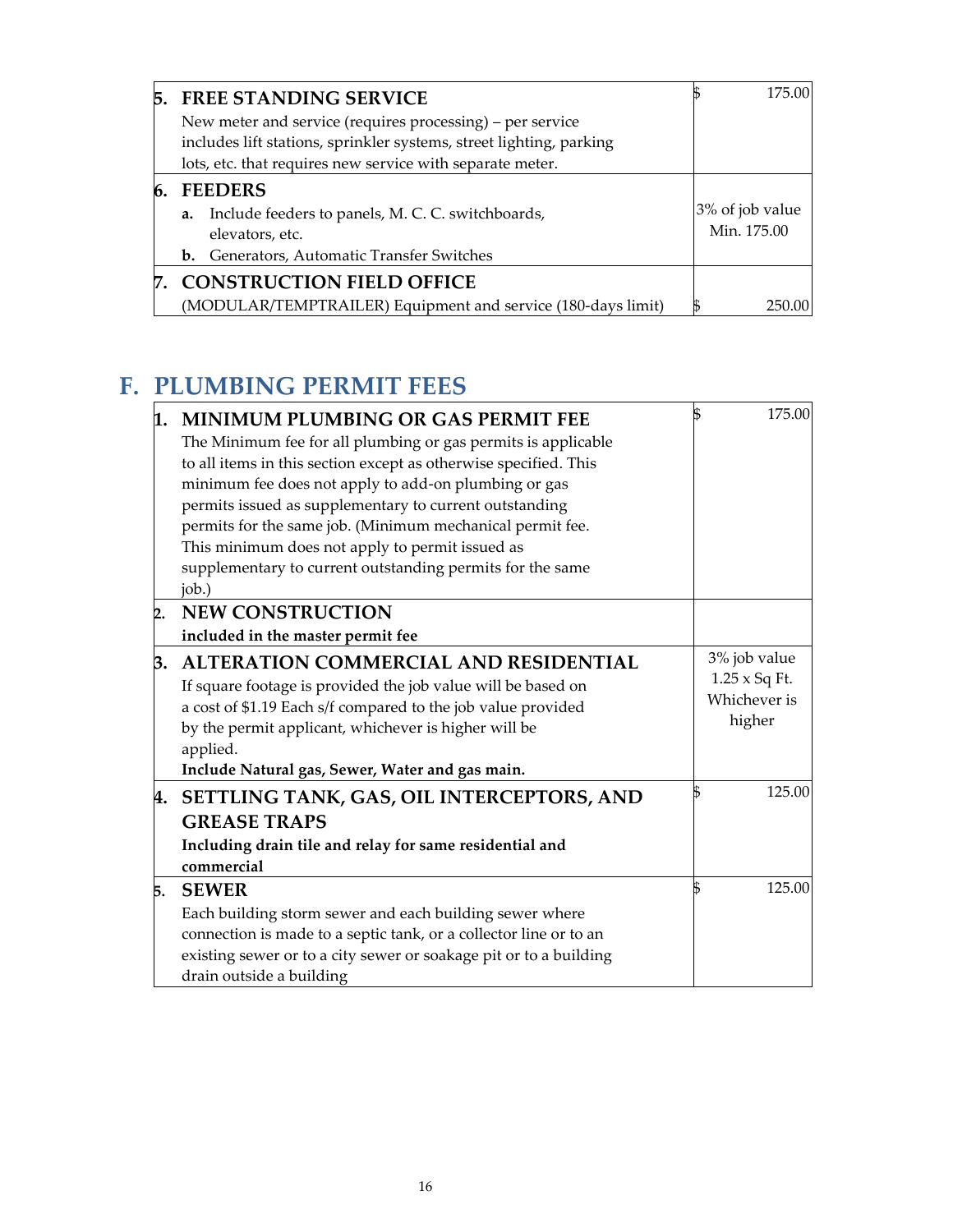<span id="page-16-3"></span><span id="page-16-2"></span><span id="page-16-1"></span><span id="page-16-0"></span>

| 6. | <b>WATER PIPE</b>                                                                                                   | 125.00 |
|----|---------------------------------------------------------------------------------------------------------------------|--------|
|    | Irrigation system and underground sprinkler system for each zone                                                    |        |
| 8. | <b>WELLS</b>                                                                                                        |        |
|    | Residential wells per well<br>a.                                                                                    | 125.00 |
|    | Commercial wells per well<br>b.                                                                                     | 175.00 |
| 9. | NATURAL GAS OR LIQUIFIED PETROLEUM                                                                                  |        |
|    | For each meter (new or replacement)<br>a.                                                                           | 10.46  |
|    | For each outlet (includes meter and regulator) (Commercial)<br>b.                                                   | 27.46  |
|    | For each appliance (does not include warm air heating units, but<br>c.<br>does include un-vented space (Commercial) | 27.46  |
|    | For major repairs to gas pipe where no fixture or appliance<br>d.                                                   | 125.00 |
|    | installation is involved.                                                                                           | 125.00 |
|    | Underground L.P. gas tanks per group of tanks at a single location<br>e.                                            | 125.00 |
|    | Above ground L.P. gas tanks per group of tanks at a single location<br>f.                                           | 125.00 |
|    | Water heater (gas) replacement<br>g.                                                                                |        |
|    | 10. STORM/SANITARY UTILITY/COLLECTOR LINES FOR                                                                      |        |
|    | <b>BUILDING DRAIN LINES</b>                                                                                         |        |
|    | Each manhole or catch basin<br>a.                                                                                   | 18.00  |
|    | Minimum Fee<br>b.                                                                                                   | 175.00 |
|    | Each 50 feet or part thereof<br>C.                                                                                  | 13.00  |
|    | Minimum Fee<br>$d_{\cdot}$                                                                                          | 175.00 |
|    | 11. WATER TREATMENT PLANTS, PUMPING STATIONS,                                                                       |        |
|    | SEWER TREATMENTS AND LIFT STATIONS                                                                                  |        |
|    | Lift Station (interior station piping)<br>a.                                                                        | 450.58 |
|    | Water treatment plant (interior plant piping)<br>b.                                                                 | 402.40 |
|    | Sewage Treatment Plant (interior plant piping)<br>C.                                                                | 310.65 |
|    | Sewage Ejector<br>d.                                                                                                | 226.63 |
|    | 12. TEMPORARY TOILETS (Waterborne or Chemical)                                                                      |        |
|    | Each Temporary Toilet<br>a.                                                                                         | 125.00 |

## <span id="page-16-4"></span>**G. ENGINEERING**

| a.             | Plan reviews for traffic signals have an administrative fee (PW)       | \$1,500.00      |
|----------------|------------------------------------------------------------------------|-----------------|
| $\mathbf{b}$ . | Plan reviews beyond two (2) submittals (WS & SWU)                      | \$300.00        |
| c.             | Re-inspection fee. (WS & SWU)                                          |                 |
|                | Note: In the event a test or inspection fails, a required party is not |                 |
|                | present, or the appointment fails to cancel within one (1) hour of the | \$200.00        |
|                | scheduled inspection, the requesting party will be charged a           |                 |
|                | minimum fee of \$200.00 to cover up to one (1) hour of the inspector's |                 |
|                | time                                                                   |                 |
|                | <b>d.</b> Paving, Drainage, Water & Sewer Plans Review                 |                 |
|                | <b>Single Family Residence</b><br>$\bullet$                            | \$0             |
|                |                                                                        | \$450.00 plus   |
|                |                                                                        | 4% of certified |
|                | Non-residential                                                        | cost estimate   |
|                |                                                                        | less than       |
|                |                                                                        | \$30,000        |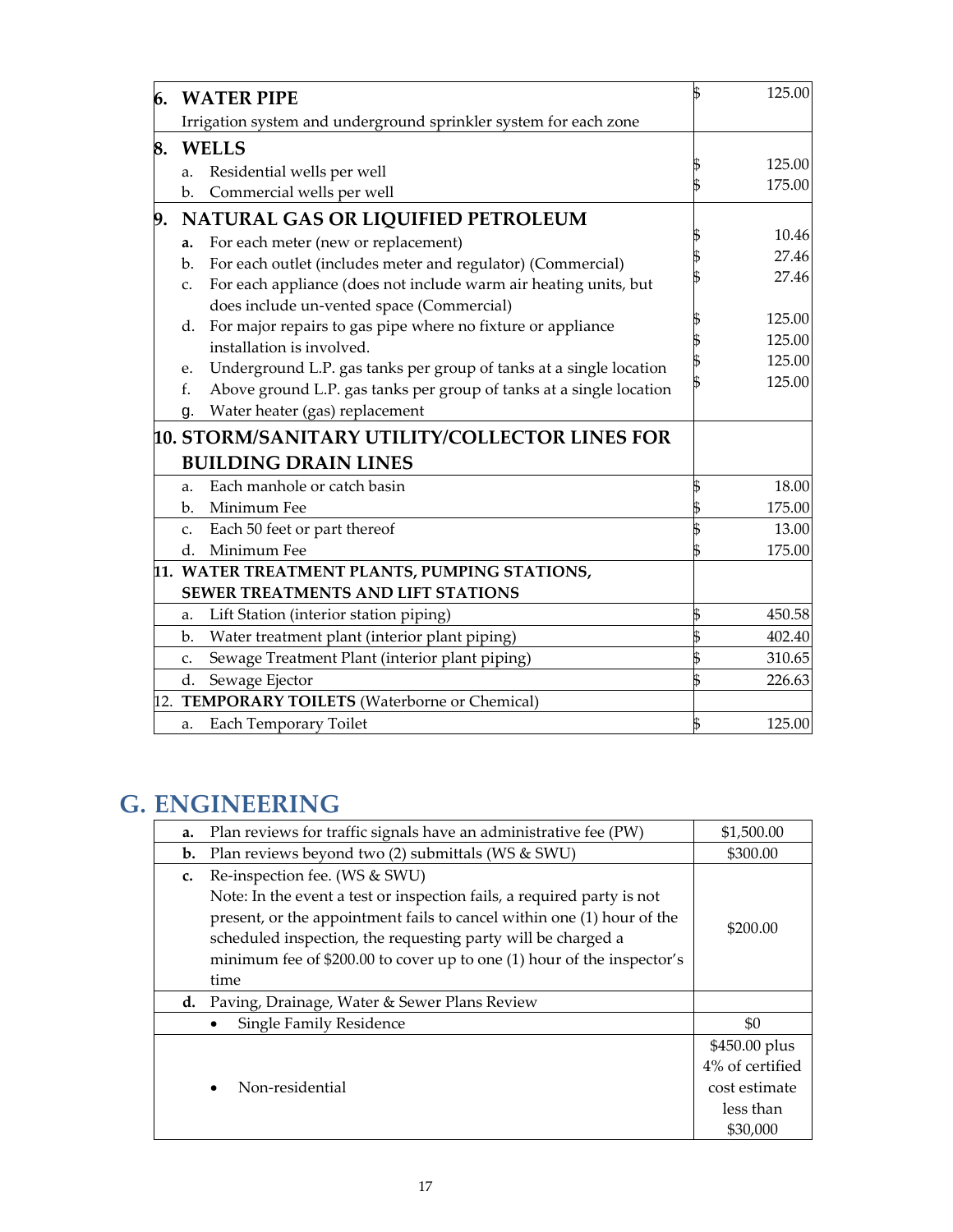|    |                                                                        | \$450.00 plus   |
|----|------------------------------------------------------------------------|-----------------|
|    |                                                                        | 3% of certified |
|    | Non-residential                                                        | cost estimate   |
|    |                                                                        | from \$30,000   |
|    |                                                                        | to \$100,000    |
|    |                                                                        | \$450.00 plus   |
|    |                                                                        | 2% of certified |
|    | Non-residential                                                        | cost estimate   |
|    |                                                                        | above           |
|    |                                                                        | \$100,000       |
| e. | Seal coating & Restriping (PW)                                         |                 |
|    | <b>Single Family Residence</b><br>$\bullet$                            | \$0             |
|    |                                                                        | \$450.00 plus   |
|    | Non-residential                                                        | 4% of certified |
|    |                                                                        | cost            |
| f. | Earthwork (PW)                                                         |                 |
|    | <b>Single Family Residence</b>                                         | \$0             |
|    |                                                                        | \$450.00 plus   |
|    |                                                                        | 3% of certified |
|    | Non-residential                                                        | cost estimate   |
|    |                                                                        | less than       |
|    |                                                                        | \$30,000        |
|    |                                                                        | \$450.00 plus   |
|    |                                                                        | 2% of certified |
|    | Non-residential                                                        | cost estimate   |
|    |                                                                        | from \$30,000   |
|    |                                                                        | to \$100,000    |
|    |                                                                        | \$450.00 plus   |
|    |                                                                        | 1% of certified |
|    | Non-residential                                                        | cost estimate   |
|    |                                                                        | above           |
|    |                                                                        | \$100,000       |
| g. | Hourly Services: Change for plan review, field observation and         |                 |
|    | consultations, and other engineering related services other than those | \$150.00        |
|    | listed herein (per hour cost min 4 hr)                                 |                 |

## <span id="page-17-0"></span>**H. CERTIFICATE OF OCCUPANCY & COMPLETION FEES**

| Certificate of Completion              | \$250.00 min or                |
|----------------------------------------|--------------------------------|
|                                        | $.10$ per sq ft                |
|                                        | $$1200.00$ max                 |
| Certificate of Completion (Shell Only) | \$250.00 min or                |
|                                        | $.10$ per sq ft                |
|                                        | \$1200.00 max                  |
| Certificate of Occupancy               | \$250.00 min or                |
|                                        | $.10$ per sq ft                |
|                                        | \$1200.00 max                  |
| Temporary Certificate - TCC/TCO        | Initial application and each   |
|                                        | subsequent                     |
|                                        | renewal carry the same fees as |
|                                        | listed above                   |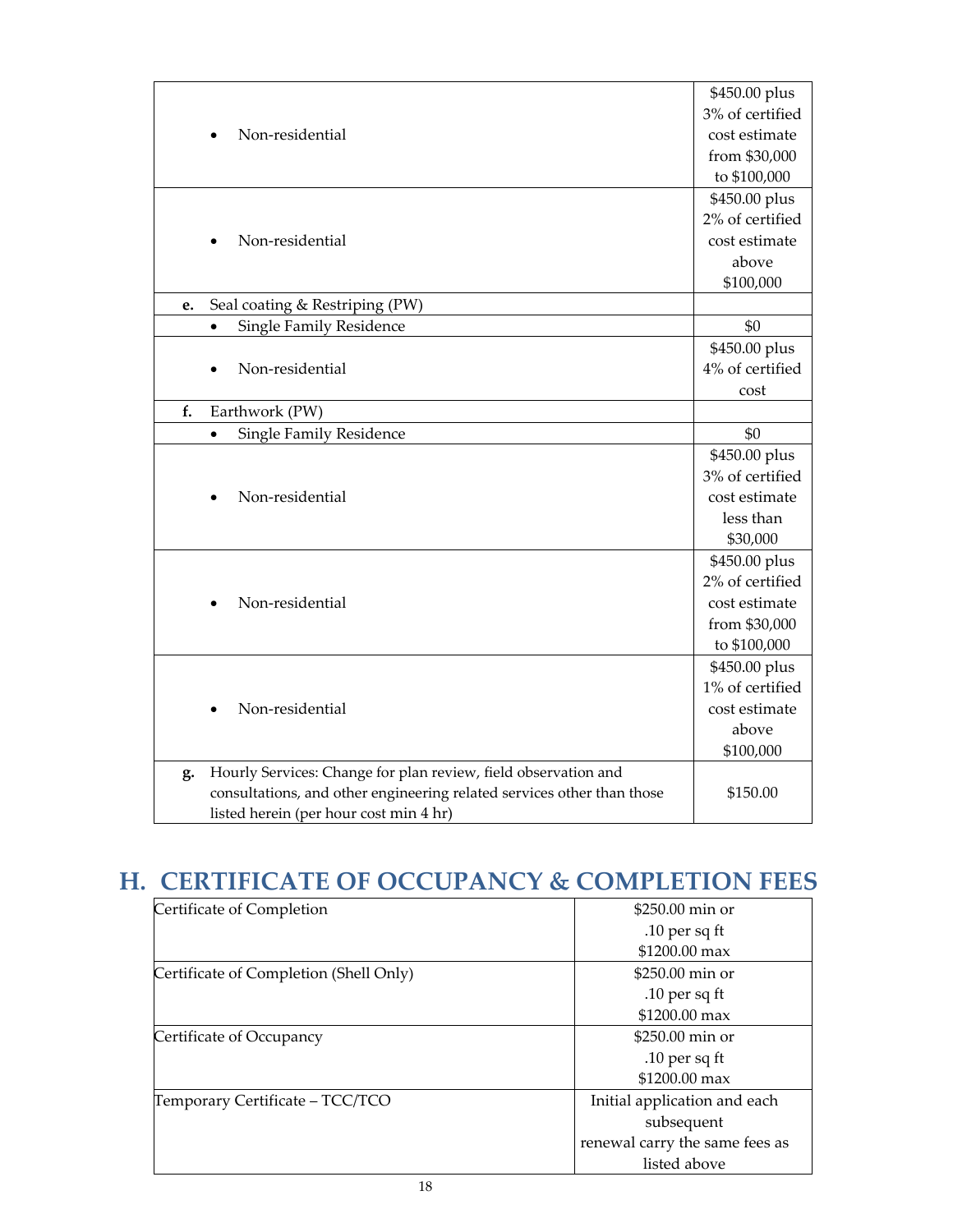| Occupancy without CO/CC Violation | \$250.00 plus a |
|-----------------------------------|-----------------|
|                                   | double CO/CC    |

## <span id="page-18-0"></span>**I. MISCELLANEOUS FEES**

| a. Filming Fee (Per day)                                                         | 350.00 |
|----------------------------------------------------------------------------------|--------|
| Still Photography Minimum Rate (per day includes up to 4 vehicles) $\frac{1}{2}$ | 150.00 |

**Police Extra Duty Service** *Note: Extra Duty Details may be canceled by the Chief of Police or designee at any time with or without cause.*

- Party affairs, gatherings, or events where more than 100 people will be present, will require a minimum of two (2) officers assigned. For each additional 100 people (or increments thereof), an additional officer will be required.
- Teenage juvenile affairs will require one (1) officer for the first 50 juveniles. An excess of 50 juveniles will require an additional officer per 50 or any number up to 50 (i.e., 1-50 juveniles will require one (1) officer; 51-100 juveniles will require two (2) officers; etc.). If the population of the event becomes a detriment to the safety of officers or citizens, the officer will enforce applicable state laws, county or city ordinances (i.e., FSS 562 – Possession of Alcoholic Beverages by Persons Under Age 21 Prohibited, FSS 856 – Disorderly Intoxication, FS 856 – Open House Parties, etc.).
- When 4 to 7 Officers are required for an extra-duty detail, one (1) Police Sergeant will be included in the total number assigned. A Sergeant will be assigned to each group of seven (7) Officers.

 *Note: The only exception to this rule will be when the detail requires each officer requested for the extra-duty detail to be assigned to a stationary post. In this situation, a Sergeant shall be employed in addition to the stated number of Officers requested in order to oversee and supervise staff.*

• **Holiday rate of pay-** The rate of pay for Extra Duty Details will be one and one half times the normal Extra Duty rate of pay on the following holidays:

| A. New Year's Day      | E. Thanksgiving          |
|------------------------|--------------------------|
| <b>B.</b> Memorial Day | <b>F.</b> Christmas Eve  |
| C. Independence Day    | G. Christmas Day         |
| D. Labor Day           | <b>H.</b> New Year's Eve |

#### **\*Rate of pay for Extra Duty/Off Duty Police Employment will be governed by the Agreement between the Town of Medley and the Dade County Police Benevolent Association.**

**Management Rights:** At all times the Medley Police Department retains the right to determine the number of Officers necessary to perform a requested Extra Duty Detail. This determination will be based on the safety of the Officers, required to safely perform a particular Extra Duty Detail.

## <span id="page-18-1"></span>**J. PRIVATE PROVIDER**

The Building Official may approve private providers to conduct plans review and inspections duties in lieu of the municipal building department personnel as authorized by Florida Statute 553.791

An Owner may elect to use a Private Provider at any time. However, the Private Provider is recognized only after the Town of Medley reviews and accepts the "Notice to Building Official". Private Provider services may include inspections only, or plans review and inspections. The Town of Medley will not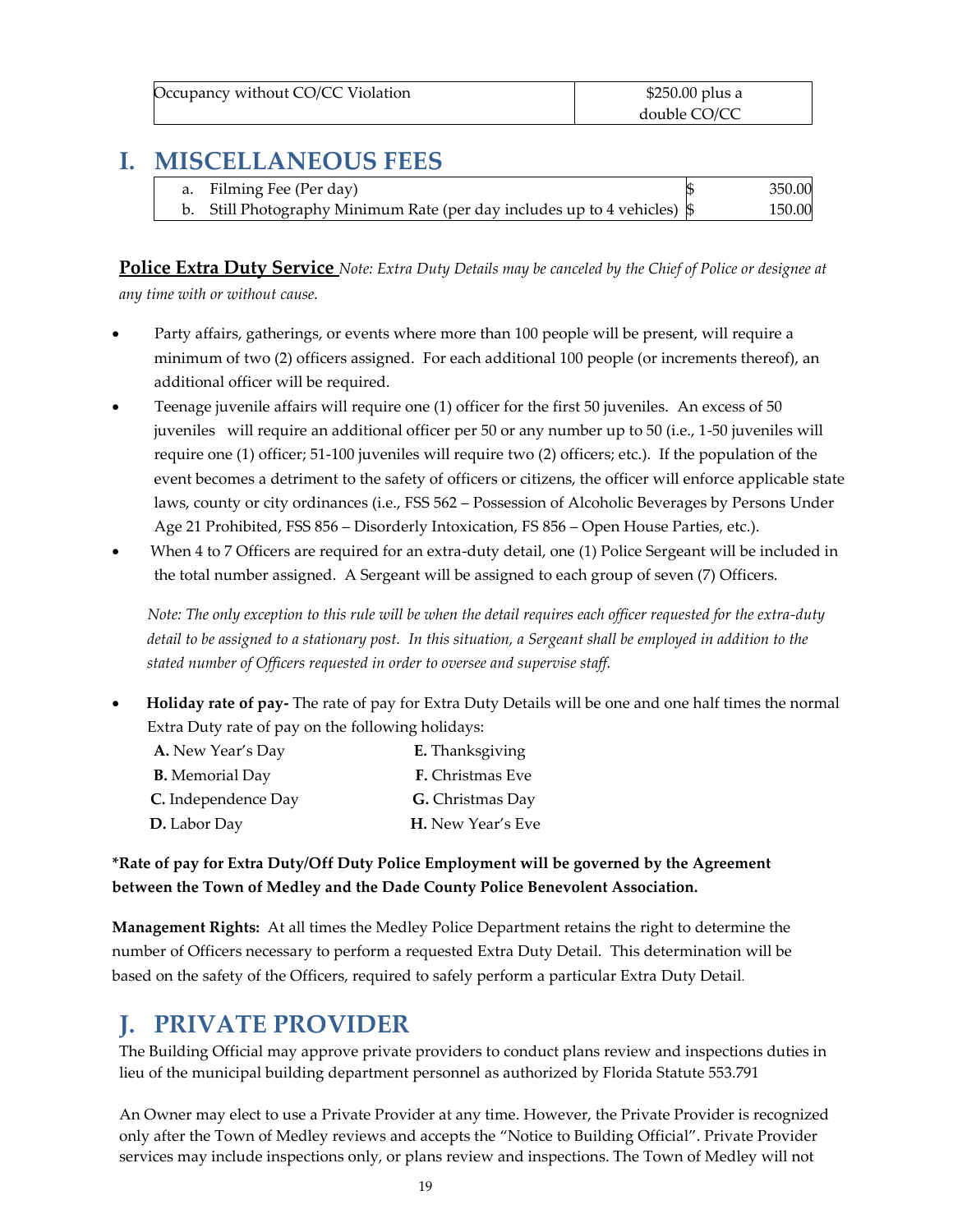allow plans review only. The Private Provider's role may be modified at any time by submitting a revised "Notice to Building Official", subject to the restrictions set forth in the Policies and Procedures Manual. Private Provider plans review. Private Providers may review the following disciplines only: Building, Roofing, Structural, Electrical, Mechanical and Plumbing. All other disciplines (Zoning, Floodplain, Public Works, etc.) will be reviewed by the Town or outside agencies (Fire, DERM, DOH, etc.)

#### **Fee adjustments for building permits. A reduction in base permit fees may apply, as follows:**

- For plans review and inspections, the building department fees may be reduced by thirty percent (30%) and in no case shall be less than \$175.00
- For inspections only (or if the Town began to review the plans before the Private Provider election was finalized), the fees may be reduced by fifteen percent (15%) and in no case shall be less than \$175.00
- Base permit fees do not include local, administrative, impact or other fees outside of base permit fees or for those reviews and inspections actually conducted (e.g. Floodplain, Zoning, and Public Works).

PROCEDURES: Notice to the building official of use of private providers is a form indicating that the fee owner has elected to participate in the alternative plan review and inspection program. This form also includes information regarding the project, the qualifications of the private providers and duly authorized representative, as well as proof of the requisite professional and liability insurance coverage. The private provider plan compliance affidavit form is used by the private provider to attest to the building official the plans submitted by the private provider were reviewed for and are in compliance with the Florida building code and all local amendments to the Florida building code.

Note: The building official or his staff may visit the site as often as necessary to verify that the private provider is performing all required inspections. The building department will conduct all final inspections and inspection for assurance of temporary or final certificates of occupancy/completion. The building official may issue a stop work order if a threat to public safety or welfare exists. Upon completion of all inspections, the private provider shall prepare a certificate of compliance and summarize the inspections performed. The certificate of compliance must include a statement that the construction complies with the approved plans and the applicable codes.

## <span id="page-19-0"></span>**K. LAND DEVELOPMENT ORDERS**

Recovery of costs of administrative review and processing per each category of application. Note: Resident shall not be charged application fees in connection with their primary residence.

| TVOIT. RESIGENT SHAIFHOLDE CHAPEGU APPIRATION TEES IN CONFIECTION WHIT THEIR PLINIALY TESIGENCE. |  |          |
|--------------------------------------------------------------------------------------------------|--|----------|
| Land Use Plan Amendment                                                                          |  | 5,000.00 |
| Rezoning                                                                                         |  | 3,500.00 |
| Site Plan:                                                                                       |  |          |
| Initial review for conformity with approved site plan review to include                          |  |          |
| verification of setbacks, elevations, Engineering, and Public work                               |  | 1,500.00 |
| compliance                                                                                       |  |          |
| Vacations                                                                                        |  | 2,500.00 |
| Variance                                                                                         |  | 3,500.00 |
| Special Exception                                                                                |  | 2,800.00 |
| <b>Tentative Plat</b>                                                                            |  |          |
| Base Fee<br>a.                                                                                   |  | 4,474.50 |
| <b>Surveyor Review Fee</b><br>b.                                                                 |  | 1,920.00 |
| Waiver of Plat                                                                                   |  | 2,288.00 |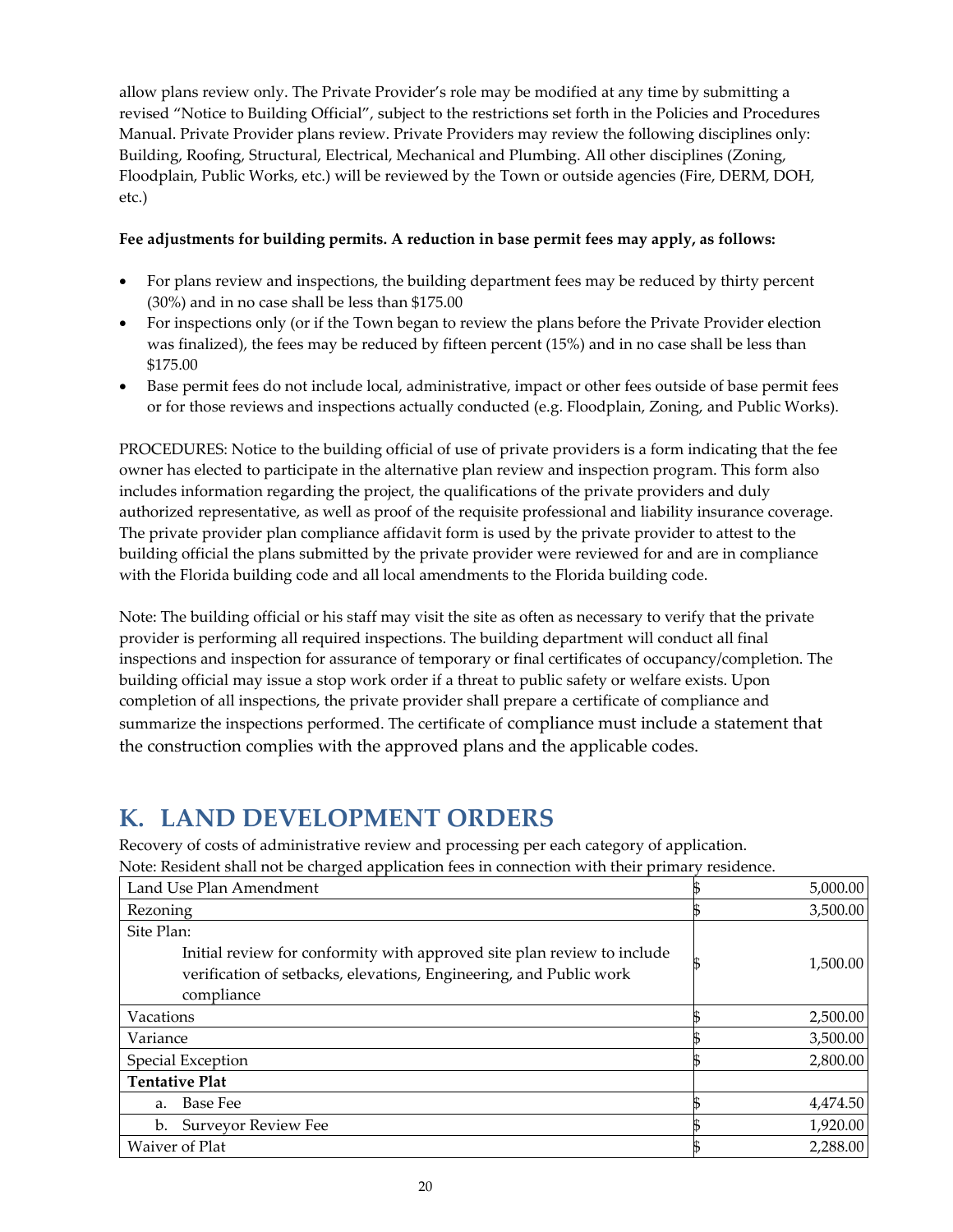| Final Plat<br>3,840.00                                                       |        |
|------------------------------------------------------------------------------|--------|
|                                                                              |        |
| <b>Bonding relating to Plat</b>                                              |        |
| Initial submittal and review of Agreement/Letter of Credit<br>1,786.50<br>a. |        |
| b. Review of corrected bonding documentation                                 | 645.25 |
| Processing the reduction or release of bond amount<br>1.402.50               |        |

## <span id="page-20-0"></span>**L. NON-STRUCTURES**

| h. |                | <b>SHUTTERS</b>                                                              |   |        |
|----|----------------|------------------------------------------------------------------------------|---|--------|
|    | a.             | $1 - 30$ units                                                               |   | 175.00 |
|    | $\mathbf{b}$ . | Each additional opening                                                      |   | 10.00  |
| 2. |                | <b>SPECIAL EVENT FEES</b>                                                    |   |        |
|    | a.             | Temporary Bleachers for public assembly, (per event)                         |   | 150.00 |
|    | b.             | Temporary Platforms for public assembly, (per event)                         |   | 50.00  |
|    | C.             | Temporary Structures/Trusses/Statues (no electrical or plumbing              |   |        |
|    |                | included)                                                                    |   | 150.00 |
|    | d.             | Temporary Electric work on circuses, carnivals (per show)                    |   | 250.00 |
|    | e.             | Temporary Chiller                                                            |   | 150.00 |
|    | f.             | <b>Temporary Fencing</b>                                                     |   | 150.00 |
|    | g.             | Temporary Individual Portable Toiler (per event)                             |   | 50.00  |
|    | h.             | Tents up to 1,000 square feet, excluding electric and plumbing, per tent     |   | 150.00 |
|    | i.             | Tents, each additional 1,000 square feet over 1,000 square feet              |   | 70.00  |
|    | $\mathbf{1}$   | Temporary Electrical, Mechanical, or Plumbing installations, small           |   |        |
|    |                | event, per trade events that include less than 1-10 tents, bleachers, stages | D | 250.00 |
|    |                | and other structures                                                         |   |        |

## <span id="page-20-1"></span>**M. LIENS AND INFORMATION REQUEST**

| Liens & Information Request (includes water and sewer utilities, storm<br>water utilities, open/expired permits, and code violation) | 100.00             |
|--------------------------------------------------------------------------------------------------------------------------------------|--------------------|
| Plan Search (per folio)                                                                                                              | <b>Actual Cost</b> |
| Partial Releases /Lien satisfaction preparation /recording (per folio)                                                               | <b>Actual Cost</b> |

## <span id="page-20-2"></span>**N. GENERAL INFORMATION ON SPECIAL FEES, REFUNDS, & ADDITIONAL**

## **DISHONORED CHECKS**

A person presenting a check, draft, or other type of payment of money that is returned to the Town dishonored for any reason shall be obligated to pay service fee. The fee amount per check value is stated below

| a. Face value of the check does not exceed \$50                         | S<br>25.001          |
|-------------------------------------------------------------------------|----------------------|
| b. Face value of the check is more than \$50 but does not exceed \$300  | S<br>30.001          |
|                                                                         | \$40.00 or $5\%$ of  |
| c. Face value of the check is more than \$300 but does not exceed \$800 | amount Not to exceed |
|                                                                         | \$500                |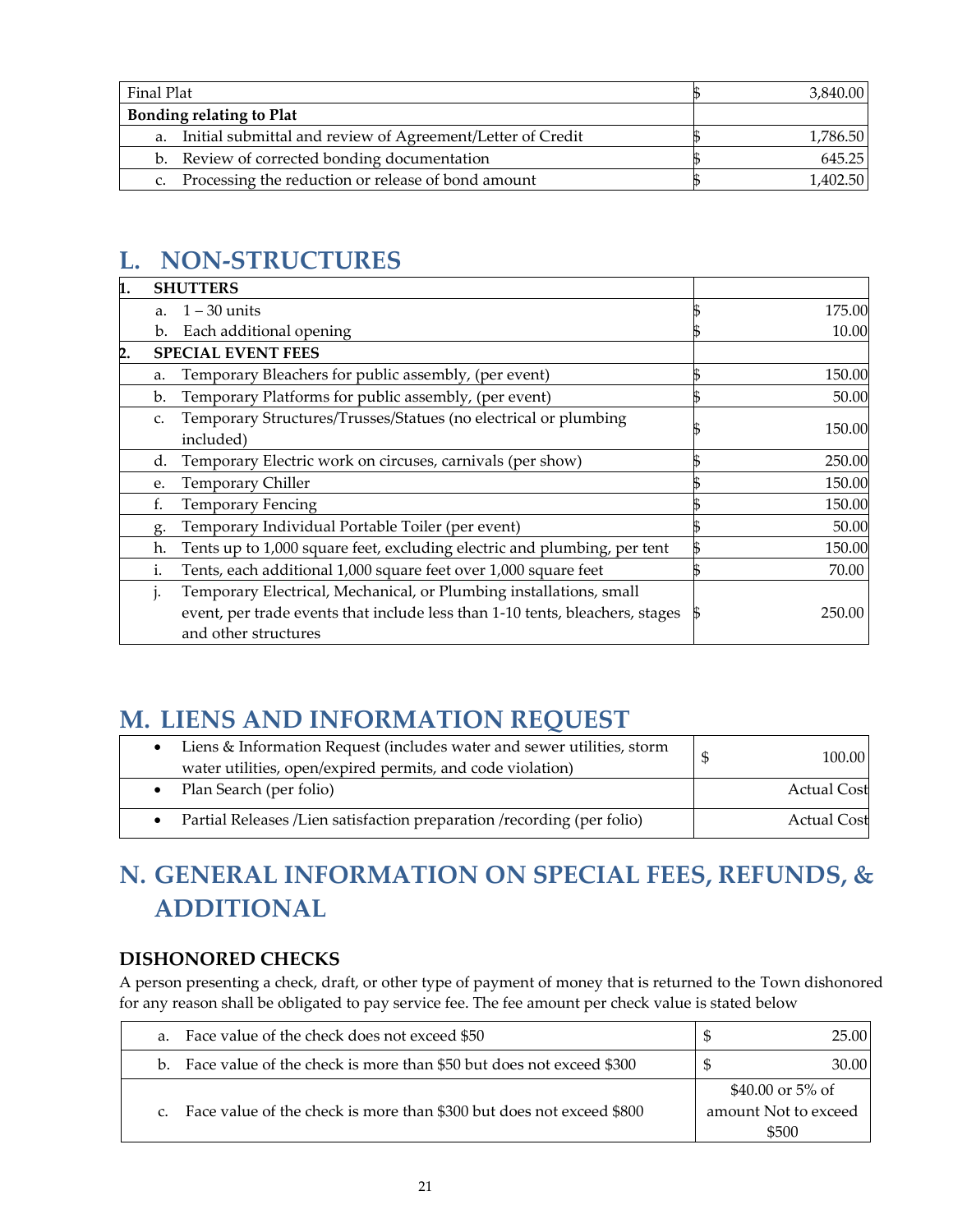## <span id="page-21-0"></span>**O. LOCAL BUSINESS TAX RECEIPT**

| <b>ALARM</b>                             |       |
|------------------------------------------|-------|
| a. New Alarm Registration (per business) | 50.00 |
| Alarm Renewal<br>b <sub>1</sub>          | 35.00 |
|                                          |       |
| <b>CERTIFICATE OF USE</b>                |       |

| business<br>--- -<br>Ωt<br>$\alpha_{\text{V}}$<br>nρ<br>$\mathbf{v}$<br>.<br>.<br>$\sim$ | $5.00^{\circ}$<br>__ |
|------------------------------------------------------------------------------------------|----------------------|

| 3. |    | <b>TYPE OF BUSINESS</b>                                                                                                                                                            |                                                                   |                                              |
|----|----|------------------------------------------------------------------------------------------------------------------------------------------------------------------------------------|-------------------------------------------------------------------|----------------------------------------------|
|    | a. | Manufacturing Class A (Bottling Works, Asphalt, Ready Mix Concrete,<br>Recycling, Feed and Fertilizer, Rock and Gravel)                                                            | Under 10 emp.<br>11-25 emp.<br>26-100emp.<br>101 up               | \$125.00<br>\$150.00<br>\$250.00<br>\$350.00 |
|    | b. | Manufacturing Class B (Durable: can foods, blinds, laminate floors. and<br>non-Durable: yogurt, frozen pastries.)                                                                  | Under 10 emp.<br>11-25 emp.<br>26-100 emp.<br>101 & up            | \$125.00<br>\$150.00<br>\$250.00<br>\$350.00 |
|    | c. | Merchants Wholesale and Retail (Import and Export Non-Durable and<br>Durable: tiles, construction supply, paper material, clothing)                                                | Under 10 emp.<br>11-26 emp.<br>26-100emp.<br>101 up               | \$125.00<br>\$150.00<br>\$250.00<br>\$350.00 |
|    | d. | Service Establishments (aircraft parts repair, machine shop, auto and<br>truck repair, check cashing, welding shops, barber and beauty shops, all<br>other service establishments) | Under 10 emp.<br>11-27 emp.<br>26-100emp.<br>101 up               | \$125.00<br>\$150.00<br>\$250.00<br>\$350.00 |
|    | е. | Miscellaneous (nurseries, taxidermists, motels, private schools, trucking,<br>animal clinics, laundry and dry cleaning) Trailer parks \$2.50 per trailer                           | Under 10 emp.<br>11-28 emp.<br>26-100emp.<br>101 up               | \$125.00<br>\$150.00<br>\$250.00<br>\$350.00 |
|    | f. | Professional Offices (Accounting, Lawyers, Medical Billing, Any type of<br>Contractor, Psychologist, Insurance)                                                                    | \$                                                                | 125.00                                       |
|    | g. | Amusement (Paintball, Racetrack, Indoor Archery)                                                                                                                                   | \$                                                                | 350.00                                       |
|    | h. | Financial Institution (Banks, Credit Unions, Foreign Banks)                                                                                                                        | \$                                                                | 400.00                                       |
|    | i. | Restaurants (Fast Food and Sit Down)                                                                                                                                               | \$                                                                | 125.00                                       |
|    | j. | Junk Yards (existing)                                                                                                                                                              | $\mathbb{S}$                                                      | 250.00                                       |
|    | k. | Billboard                                                                                                                                                                          | \$                                                                | 500.00                                       |
|    | 1. | Mobile Lunch                                                                                                                                                                       | \$                                                                | 125.00                                       |
|    |    | m. Change of Business Name, Address, or Owner                                                                                                                                      | \$                                                                | 25.00                                        |
|    | n. | <b>Truck Parking</b>                                                                                                                                                               | \$500.00 up to 50<br>vehicles<br>Additional space \$7.00<br>each. |                                              |
|    | 0. | Zoning Application Review for State Liquor License                                                                                                                                 | \$100.00                                                          |                                              |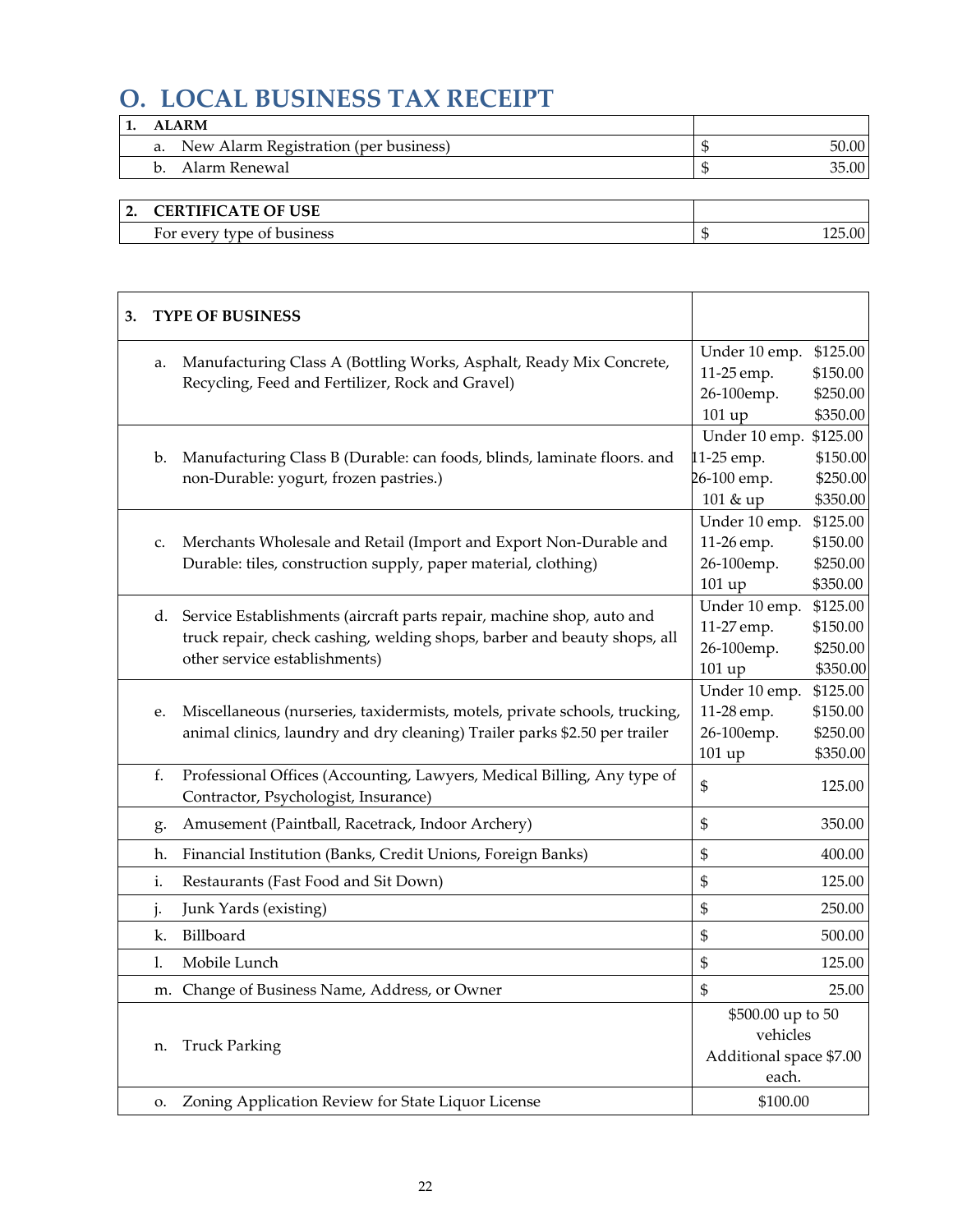**Note: In the event of the Local Business Tax Receipt and Alarm user fails to renew a Local Business Tax Receipt or Alarm previously registered by midnight, September 30 of each fiscal year a late fee shall be charged as follows:** 

**Any payment received or post marked later than September 30th thru and including October 31st shall have a late fee assessed of ten percent (10%). An additional five (5%) per month or any portion thereof shall be added to the late fee until such time as the late fee is twenty-five percent (25%).**